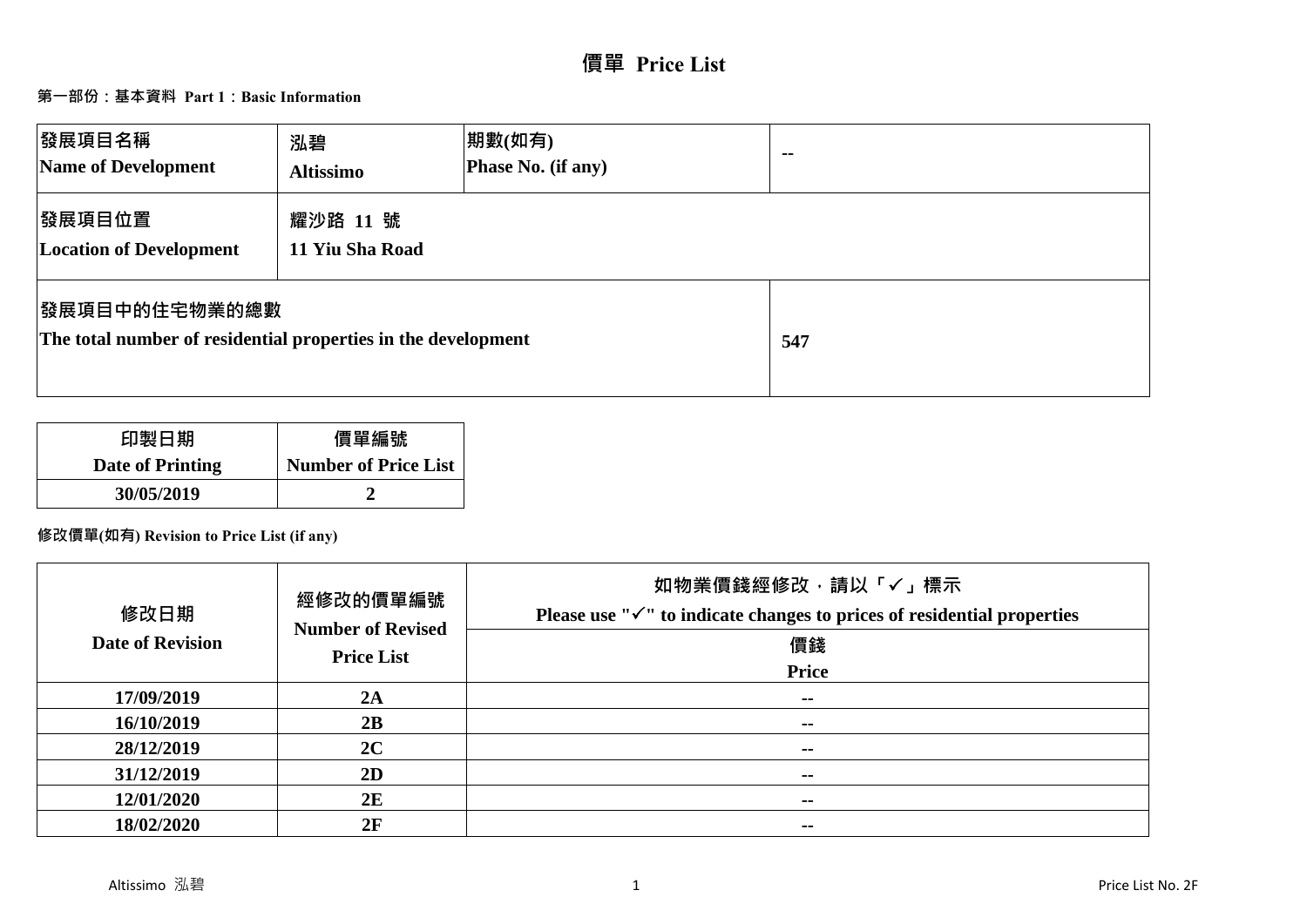# 第二部份:面積及售價資料 Part 2: Information on Area and Price

|                           | 物業的描述<br>Description of<br><b>Residential Property</b> |             | 實用面積<br>(包括露台, 工作平台及陽台 如有)<br>平方米(平方呎)                                                                | 售價(元)      | 實用面積<br>每平方米/呎售價<br>元·每平方米                                                     |                                            |                     |    | 其他指明項目的面積(不計算入實用面積)      | 平方米(平方呎)<br>sq. metre (sq. ft.) |                         |            | Area of other specified items (Not included in the Saleable Area) |               |            |
|---------------------------|--------------------------------------------------------|-------------|-------------------------------------------------------------------------------------------------------|------------|--------------------------------------------------------------------------------|--------------------------------------------|---------------------|----|--------------------------|---------------------------------|-------------------------|------------|-------------------------------------------------------------------|---------------|------------|
| 大廈<br>名稱<br>Block<br>Name | 樓層<br>Floor                                            | 單位<br>Unit  | Saleable Area<br>(including balcony, utility platform and<br>verandah, if any)<br>sq. metre (sq. ft.) | Price (\$) | (元·每平方呎)<br>Unit Rate of Saleable Area<br>\$ per sq. metre<br>$$$ per sq. ft.) | 空調機房<br>Air-<br>Conditioning<br>plant room | 窗台<br>Bay<br>window | 閣樓 | 平台<br>Cockloft Flat roof | 花園<br>Garden                    | 停車位<br>Parking<br>space | 天台<br>Roof | 梯屋<br>Stairhood                                                   | 前庭<br>Terrace | 庭院<br>Yard |
| T1                        |                                                        | D           | 48.293 (520)<br>露台 Balcony: 2.000 (22);<br>工作平台 Utility Platform: 1.500 (16)                          | 9,629,000  | 199, 387 (18,517)                                                              |                                            |                     |    |                          |                                 |                         |            |                                                                   |               |            |
| T1                        |                                                        | ${\bf E}$   | 46.810 (504)<br>露台 Balcony: 2.000 (22);<br>工作平台 Utility Platform: $0.000(0)$                          | 9,800,000  | 209,357 (19,444)                                                               |                                            |                     |    |                          |                                 |                         |            |                                                                   |               |            |
| T1                        | $\overline{2}$                                         | $\mathbf D$ | 48.293 (520)<br>露台 Balcony: 2.000 (22);<br>工作平台 Utility Platform: 1.500 (16)                          | 9,648,000  | 199,781 (18,554)                                                               |                                            |                     |    |                          |                                 |                         |            |                                                                   |               |            |
| T1                        | 2                                                      | E           | 46.810 (504)<br>露台 Balcony: 2.000 (22);<br>工作平台 Utility Platform: 0.000 (0)                           | 9,820,000  | 209,784 (19,484)                                                               |                                            |                     |    |                          |                                 |                         |            |                                                                   |               |            |
| T1                        | 3                                                      | D           | 48.293 (520)<br>露台 Balcony: 2.000 (22);<br>工作平台 Utility Platform: $1.500(16)$                         | 9,686,000  | 200,567 (18,627)                                                               |                                            |                     |    |                          |                                 |                         |            |                                                                   |               |            |
| T1                        | 3                                                      | Ε           | 46.810 (504)<br>露台 Balcony: 2.000 (22);<br>工作平台 Utility Platform: $0.000(0)$                          | 9,839,000  | 210,190 (19,522)                                                               |                                            |                     |    |                          |                                 |                         |            |                                                                   |               |            |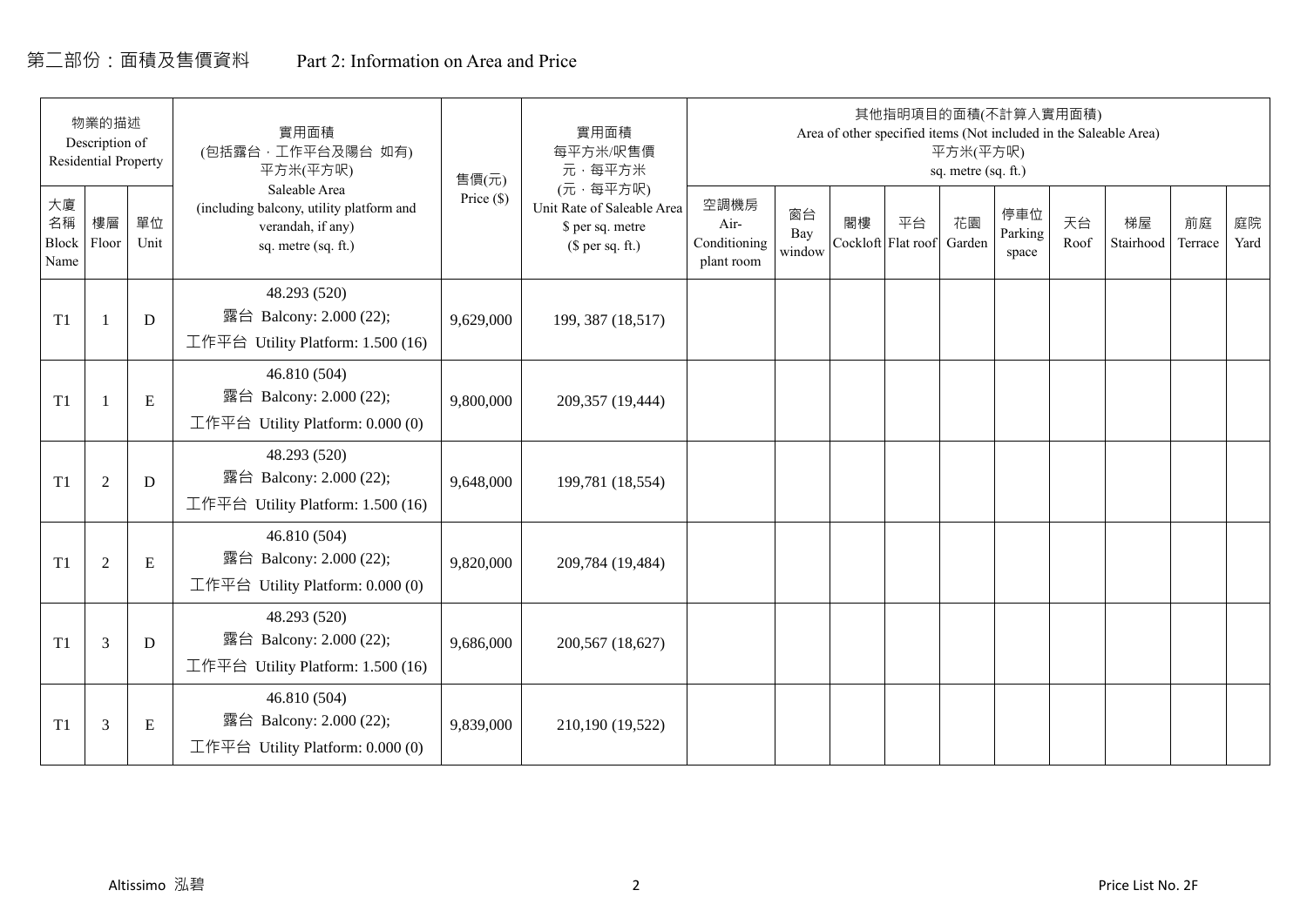|                           | 物業的描述<br>Description of<br><b>Residential Property</b> |            | 實用面積<br>(包括露台,工作平台及陽台 如有)<br>平方米(平方呎)                                                                 | 售價(元)        | 實用面積<br>每平方米/呎售價<br>元·每平方米                                                     |                                            |                     |    | 其他指明項目的面積(不計算入實用面積)      | 平方米(平方呎)<br>sq. metre (sq. ft.) |                         |            | Area of other specified items (Not included in the Saleable Area) |               |            |
|---------------------------|--------------------------------------------------------|------------|-------------------------------------------------------------------------------------------------------|--------------|--------------------------------------------------------------------------------|--------------------------------------------|---------------------|----|--------------------------|---------------------------------|-------------------------|------------|-------------------------------------------------------------------|---------------|------------|
| 大廈<br>名稱<br>Block<br>Name | 樓層<br>Floor                                            | 單位<br>Unit | Saleable Area<br>(including balcony, utility platform and<br>verandah, if any)<br>sq. metre (sq. ft.) | Price $(\$)$ | (元·每平方呎)<br>Unit Rate of Saleable Area<br>\$ per sq. metre<br>$$$ per sq. ft.) | 空調機房<br>Air-<br>Conditioning<br>plant room | 窗台<br>Bay<br>window | 閣樓 | 平台<br>Cockloft Flat roof | 花園<br>Garden                    | 停車位<br>Parking<br>space | 天台<br>Roof | 梯屋<br>Stairhood                                                   | 前庭<br>Terrace | 庭院<br>Yard |
| T <sub>1</sub>            | 5                                                      | D          | 48.293 (520)<br>露台 Balcony: 2.000 (22);<br>工作平台 Utility Platform: 1.500 (16)                          | 9,763,000    | 202,162 (18,775)                                                               |                                            |                     |    |                          |                                 |                         |            |                                                                   |               |            |
| T1                        | 5                                                      | ${\bf E}$  | 46.810 (504)<br>露台 Balcony: 2.000 (22);<br>工作平台 Utility Platform: $0.000(0)$                          | 9,858,000    | 210,596 (19,560)                                                               |                                            |                     |    |                          |                                 |                         |            |                                                                   |               |            |
| T <sub>1</sub>            | 6                                                      | D          | 48.293 (520)<br>露台 Balcony: 2.000 (22);<br>工作平台 Utility Platform: 1.500 (16)                          | 9,821,000    | 203,363 (18,887)                                                               |                                            |                     |    |                          |                                 |                         |            |                                                                   |               |            |
| T1                        | 6                                                      | ${\bf E}$  | 46.810 (504)<br>露台 Balcony: 2.000 (22);<br>工作平台 Utility Platform: 0.000 (0)                           | 9,898,000    | 211,451 (19,639)                                                               |                                            |                     |    |                          |                                 |                         |            |                                                                   |               |            |
| T1                        | $\tau$                                                 | D          | 48.293 (520)<br>露台 Balcony: 2.000 (22);<br>工作平台 Utility Platform: 1.500 (16)                          | 10,148,000   | 210,134 (19,515)                                                               |                                            |                     |    |                          |                                 |                         |            |                                                                   |               |            |
| T <sub>1</sub>            | 8                                                      | D          | 48.293 (520)<br>露台 Balcony: 2.000 (22);<br>工作平台 Utility Platform: $1.500(16)$                         | 10,558,000   | 218,624 (20,304)                                                               |                                            |                     |    |                          |                                 |                         |            |                                                                   |               |            |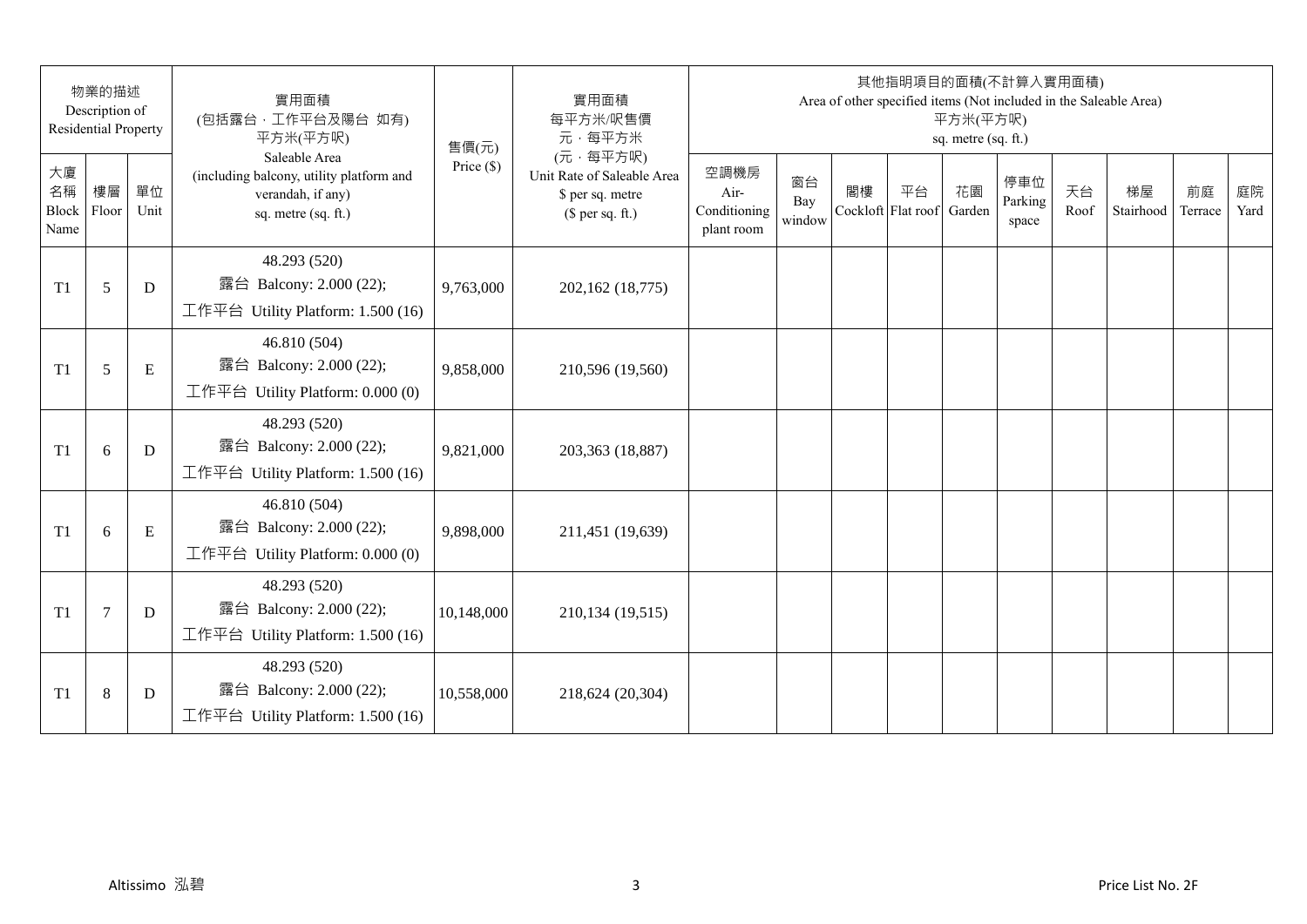|                           | 物業的描述<br>Description of<br><b>Residential Property</b> |            | 實用面積<br>(包括露台,工作平台及陽台 如有)<br>平方米(平方呎)                                                                 | 售價(元)        | 實用面積<br>每平方米/呎售價<br>元·每平方米                                                     |                                            |                     |    | 其他指明項目的面積(不計算入實用面積)      | 平方米(平方呎)<br>sq. metre (sq. ft.) |                         |            | Area of other specified items (Not included in the Saleable Area) |               |            |
|---------------------------|--------------------------------------------------------|------------|-------------------------------------------------------------------------------------------------------|--------------|--------------------------------------------------------------------------------|--------------------------------------------|---------------------|----|--------------------------|---------------------------------|-------------------------|------------|-------------------------------------------------------------------|---------------|------------|
| 大廈<br>名稱<br>Block<br>Name | 樓層<br>Floor                                            | 單位<br>Unit | Saleable Area<br>(including balcony, utility platform and<br>verandah, if any)<br>sq. metre (sq. ft.) | Price $(\$)$ | (元·每平方呎)<br>Unit Rate of Saleable Area<br>\$ per sq. metre<br>$$$ per sq. ft.) | 空調機房<br>Air-<br>Conditioning<br>plant room | 窗台<br>Bay<br>window | 閣樓 | 平台<br>Cockloft Flat roof | 花園<br>Garden                    | 停車位<br>Parking<br>space | 天台<br>Roof | 梯屋<br>Stairhood                                                   | 前庭<br>Terrace | 庭院<br>Yard |
| T <sub>1</sub>            | 8                                                      | E          | 46.810 (504)<br>露台 Balcony: 2.000 (22);<br>工作平台 Utility Platform: 0.000 (0)                           | 10,641,000   | 227,323 (21,113)                                                               |                                            |                     |    |                          |                                 |                         |            |                                                                   |               |            |
| T <sub>1</sub>            | 9                                                      | D          | 48.293 (520)<br>露台 Balcony: 2.000 (22);<br>工作平台 Utility Platform: 1.500 (16)                          | 10,558,000   | 218,624 (20,304)                                                               |                                            |                     |    |                          |                                 |                         |            |                                                                   |               |            |
| T <sub>1</sub>            | 10                                                     | D          | 48.293 (520)<br>露台 Balcony: 2.000 (22);<br>工作平台 Utility Platform: 1.500 (16)                          | 10,658,000   | 220,695 (20,496)                                                               |                                            |                     |    |                          |                                 |                         |            |                                                                   |               |            |
| T <sub>1</sub>            | 11                                                     | D          | 48.293 (520)<br>露台 Balcony: 2.000 (22);<br>工作平台 Utility Platform: 1.500 (16)                          | 10,708,000   | 221,730 (20,592)                                                               |                                            |                     |    |                          |                                 |                         |            |                                                                   |               |            |
| T1                        | 12                                                     | D          | 48.293 (520)<br>露台 Balcony: 2.000 (22);<br>工作平台 Utility Platform: 1.500 (16)                          | 10,968,000   | 227,114 (21,092)                                                               |                                            |                     |    |                          |                                 |                         |            |                                                                   |               |            |
| T <sub>1</sub>            | 15                                                     | D          | 48.293 (520)<br>露台 Balcony: 2.000 (22);<br>工作平台 Utility Platform: $1.500(16)$                         | 11,172,000   | 231,338 (21,485)                                                               |                                            |                     |    |                          |                                 |                         |            |                                                                   |               |            |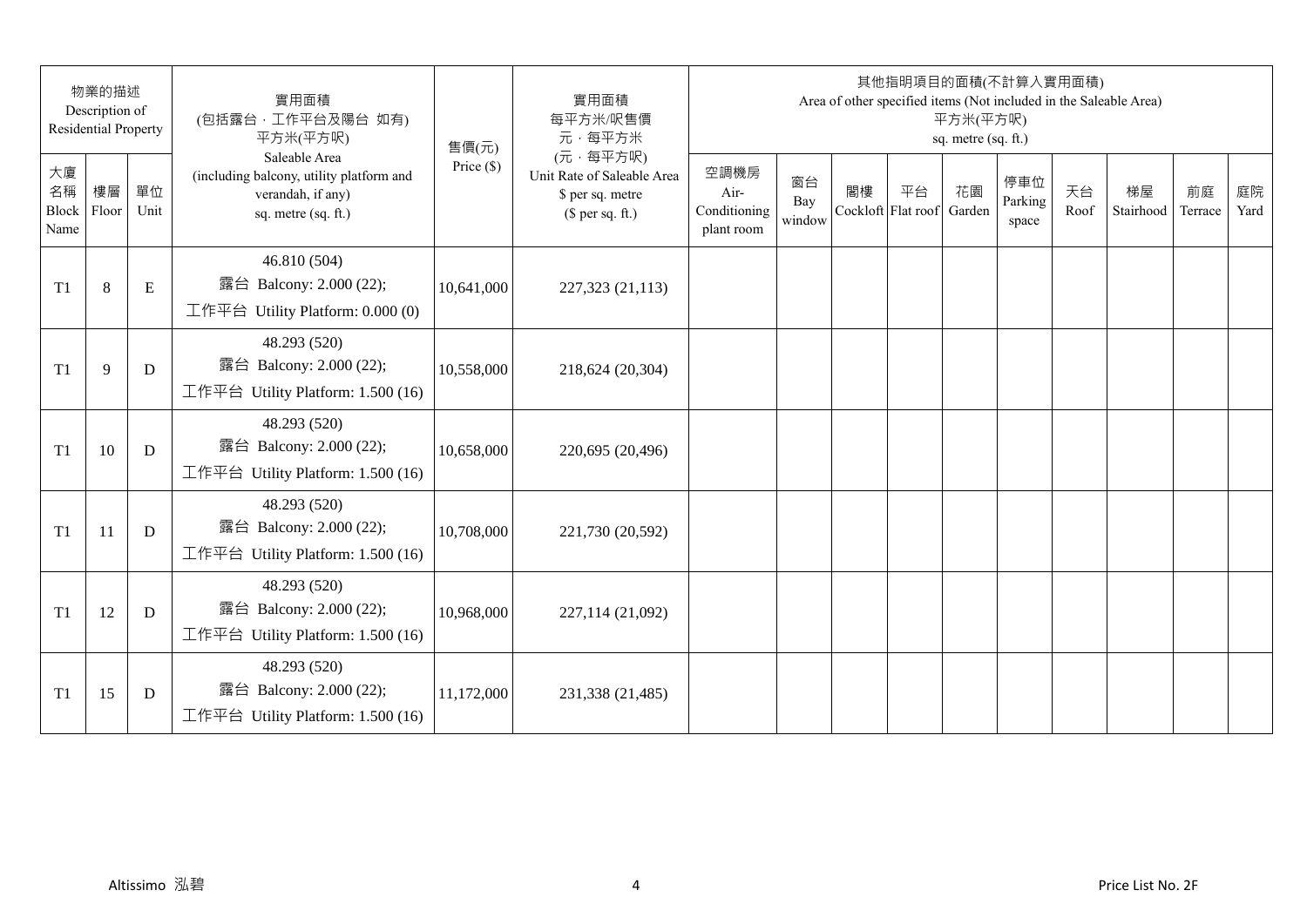|                           | 物業的描述<br>Description of<br><b>Residential Property</b> |              | 實用面積<br>(包括露台,工作平台及陽台 如有)<br>平方米(平方呎)                                                                 | 售價(元)        | 實用面積<br>每平方米/呎售價<br>元·每平方米                                                     |                                            |                     |    | 其他指明項目的面積(不計算入實用面積)<br>Area of other specified items (Not included in the Saleable Area) | 平方米(平方呎)<br>sq. metre (sq. ft.) |                         |            |                 |               |            |
|---------------------------|--------------------------------------------------------|--------------|-------------------------------------------------------------------------------------------------------|--------------|--------------------------------------------------------------------------------|--------------------------------------------|---------------------|----|------------------------------------------------------------------------------------------|---------------------------------|-------------------------|------------|-----------------|---------------|------------|
| 大廈<br>名稱<br>Block<br>Name | 樓層<br>Floor                                            | 單位<br>Unit   | Saleable Area<br>(including balcony, utility platform and<br>verandah, if any)<br>sq. metre (sq. ft.) | Price $(\$)$ | (元·每平方呎)<br>Unit Rate of Saleable Area<br>\$ per sq. metre<br>$$$ per sq. ft.) | 空調機房<br>Air-<br>Conditioning<br>plant room | 窗台<br>Bay<br>window | 閣樓 | 平台<br>Cockloft Flat roof                                                                 | 花園<br>Garden                    | 停車位<br>Parking<br>space | 天台<br>Roof | 梯屋<br>Stairhood | 前庭<br>Terrace | 庭院<br>Yard |
| T <sub>2</sub>            | $\mathbf{1}$                                           | $\mathbf{F}$ | 47.519 (511)<br>露台 Balcony: 2.000 (22);<br>工作平台 Utility Platform: 0.000 (0)                           | 9,348,000    | 196,721 (18,294)                                                               |                                            |                     |    |                                                                                          |                                 |                         |            |                 |               |            |
| T <sub>3</sub>            | $\overline{1}$                                         | B            | 46.276 (498)<br>露台 Balcony: 2.000 (22);<br>工作平台 Utility Platform: 1.500 (16)                          | 9,249,000    | 199,866 (18,572)                                                               |                                            |                     |    |                                                                                          |                                 |                         |            |                 |               |            |
| T <sub>3</sub>            | $\mathbf{1}$                                           | D            | 48.811 (525)<br>露台 Balcony: 2.000 (22);<br>工作平台 Utility Platform: 1.500 (16)                          | 9,321,000    | 190,961 (17,754)                                                               |                                            |                     |    | 4.609<br>(50)                                                                            |                                 |                         |            |                 |               |            |
| T <sub>3</sub>            | $\mathbf{1}$                                           | G            | 28.733 (309)<br>露台 Balcony: 2.000 (22);<br>工作平台 Utility Platform: 0.000 (0)                           | 6,685,000    | 232,659 (21,634)                                                               |                                            |                     |    |                                                                                          |                                 |                         |            |                 |               |            |
| T <sub>3</sub>            |                                                        | $\bf{J}$     | 45.158 (486)<br>露台 Balcony: 2.000 (22);<br>工作平台 Utility Platform: 1.500 (16)                          | 8,855,000    | 196,089 (18,220)                                                               |                                            |                     |    |                                                                                          |                                 |                         |            |                 |               |            |
| T <sub>3</sub>            | $\overline{1}$                                         | $\bf K$      | 48.074 (517)<br>露台 Balcony: 2.000 (22);<br>工作平台 Utility Platform: 1.500 (16)                          | 9,023,000    | 187,690 (17,453)                                                               |                                            |                     |    |                                                                                          |                                 |                         |            |                 |               |            |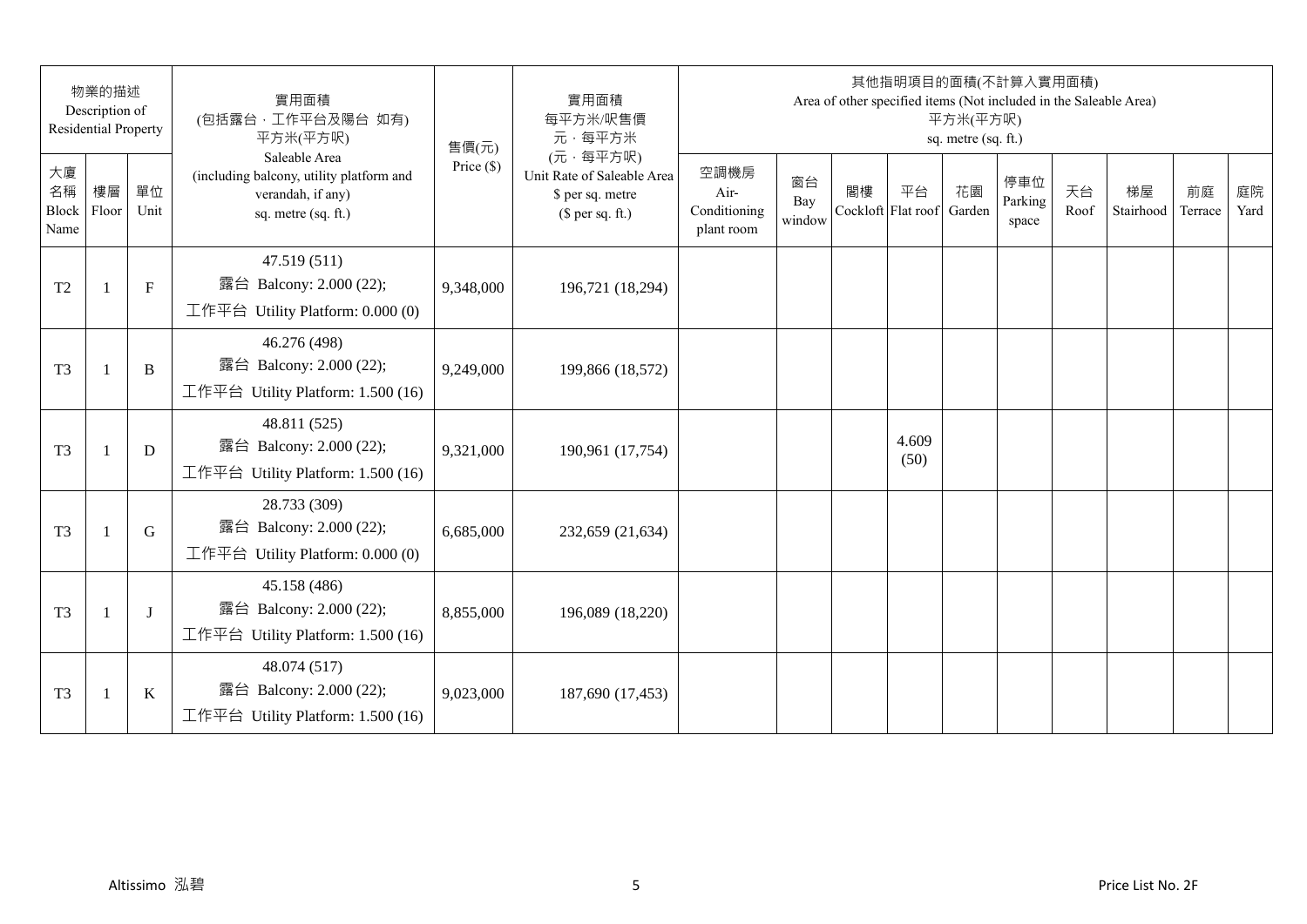|                           | 物業的描述<br>Description of<br><b>Residential Property</b> |              | 實用面積<br>(包括露台,工作平台及陽台 如有)<br>平方米(平方呎)                                                                 | 售價(元)        | 實用面積<br>每平方米/呎售價<br>元·每平方米                                                     |                                            |                     |    | 其他指明項目的面積(不計算入實用面積)      | 平方米(平方呎)<br>sq. metre (sq. ft.) |                         |            | Area of other specified items (Not included in the Saleable Area) |               |            |
|---------------------------|--------------------------------------------------------|--------------|-------------------------------------------------------------------------------------------------------|--------------|--------------------------------------------------------------------------------|--------------------------------------------|---------------------|----|--------------------------|---------------------------------|-------------------------|------------|-------------------------------------------------------------------|---------------|------------|
| 大廈<br>名稱<br>Block<br>Name | 樓層<br>Floor                                            | 單位<br>Unit   | Saleable Area<br>(including balcony, utility platform and<br>verandah, if any)<br>sq. metre (sq. ft.) | Price $(\$)$ | (元·每平方呎)<br>Unit Rate of Saleable Area<br>\$ per sq. metre<br>$$$ per sq. ft.) | 空調機房<br>Air-<br>Conditioning<br>plant room | 窗台<br>Bay<br>window | 閣樓 | 平台<br>Cockloft Flat roof | 花園<br>Garden                    | 停車位<br>Parking<br>space | 天台<br>Roof | 梯屋<br>Stairhood                                                   | 前庭<br>Terrace | 庭院<br>Yard |
| T <sub>3</sub>            | $\overline{2}$                                         | B            | 46.276 (498)<br>露台 Balcony: 2.000 (22);<br>工作平台 Utility Platform: 1.500 (16)                          | 9,269,000    | 200,298 (18,612)                                                               |                                            |                     |    |                          |                                 |                         |            |                                                                   |               |            |
| T <sub>3</sub>            | $\overline{2}$                                         | D            | 48.811 (525)<br>露台 Balcony: 2.000 (22);<br>工作平台 Utility Platform: 1.500 (16)                          | 9,387,000    | 192,313 (17,880)                                                               |                                            |                     |    |                          |                                 |                         |            |                                                                   |               |            |
| T <sub>3</sub>            | $\overline{2}$                                         | G            | 28.733 (309)<br>露台 Balcony: 2.000 (22);<br>工作平台 Utility Platform: $0.000(0)$                          | 6,696,000    | 233,042 (21,670)                                                               |                                            |                     |    |                          |                                 |                         |            |                                                                   |               |            |
| T <sub>3</sub>            | $\overline{2}$                                         | $\mathbf{I}$ | 45.158 (486)<br>露台 Balcony: 2.000 (22);<br>工作平台 Utility Platform: 1.500 (16)                          | 8,874,000    | 196,510 (18,259)                                                               |                                            |                     |    |                          |                                 |                         |            |                                                                   |               |            |
| T <sub>3</sub>            | 3                                                      | B            | 46.276 (498)<br>露台 Balcony: 2.000 (22);<br>工作平台 Utility Platform: 1.500 (16)                          | 9,286,000    | 200,666 (18,647)                                                               |                                            |                     |    |                          |                                 |                         |            |                                                                   |               |            |
| T <sub>3</sub>            | 3                                                      | D            | 48.811 (525)<br>露台 Balcony: 2.000 (22);<br>工作平台 Utility Platform: $1.500(16)$                         | 9,404,000    | 192,661 (17,912)                                                               |                                            |                     |    |                          |                                 |                         |            |                                                                   |               |            |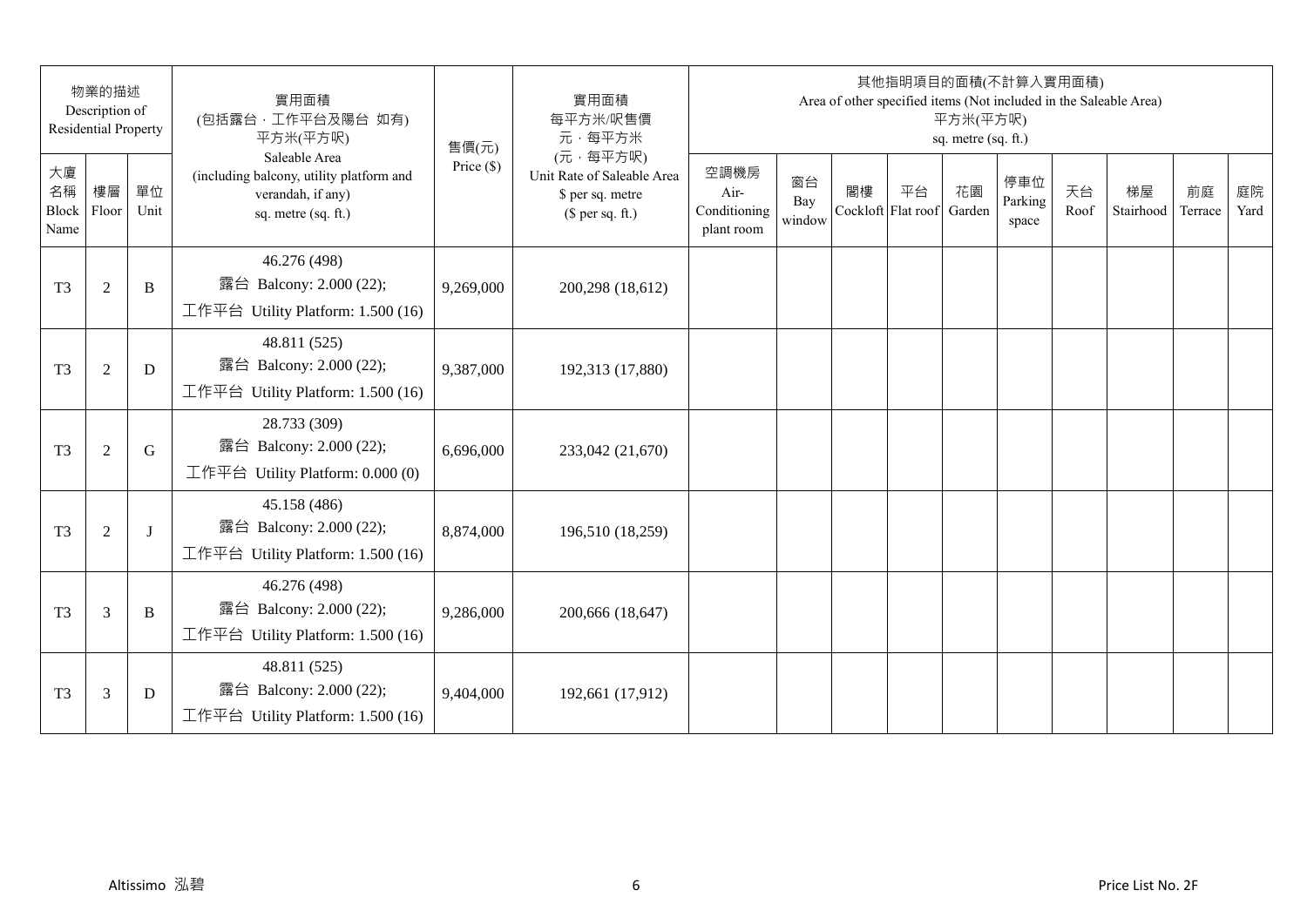|                           | 物業的描述<br>Description of<br><b>Residential Property</b> |            | 實用面積<br>(包括露台,工作平台及陽台 如有)<br>平方米(平方呎)                                                                 | 售價(元)        | 實用面積<br>每平方米/呎售價<br>元·每平方米                                                     |                                            |                     |    | 其他指明項目的面積(不計算入實用面積)      | 平方米(平方呎)<br>sq. metre (sq. ft.) |                         |            | Area of other specified items (Not included in the Saleable Area) |               |            |
|---------------------------|--------------------------------------------------------|------------|-------------------------------------------------------------------------------------------------------|--------------|--------------------------------------------------------------------------------|--------------------------------------------|---------------------|----|--------------------------|---------------------------------|-------------------------|------------|-------------------------------------------------------------------|---------------|------------|
| 大廈<br>名稱<br>Block<br>Name | 樓層<br>Floor                                            | 單位<br>Unit | Saleable Area<br>(including balcony, utility platform and<br>verandah, if any)<br>sq. metre (sq. ft.) | Price $(\$)$ | (元·每平方呎)<br>Unit Rate of Saleable Area<br>\$ per sq. metre<br>$$$ per sq. ft.) | 空調機房<br>Air-<br>Conditioning<br>plant room | 窗台<br>Bay<br>window | 閣樓 | 平台<br>Cockloft Flat roof | 花園<br>Garden                    | 停車位<br>Parking<br>space | 天台<br>Roof | 梯屋<br>Stairhood                                                   | 前庭<br>Terrace | 庭院<br>Yard |
| T <sub>3</sub>            | 3                                                      | G          | 28.733 (309)<br>露台 Balcony: 2.000 (22);<br>工作平台 Utility Platform: 0.000 (0)                           | 6,708,000    | 233,460 (21,709)                                                               |                                            |                     |    |                          |                                 |                         |            |                                                                   |               |            |
| T <sub>3</sub>            | 3                                                      | J          | 45.158 (486)<br>露台 Balcony: 2.000 (22);<br>工作平台 Utility Platform: 1.500 (16)                          | 8,893,000    | 196,931 (18,298)                                                               |                                            |                     |    |                          |                                 |                         |            |                                                                   |               |            |
| T <sub>3</sub>            | 5                                                      | D          | 48.811 (525)<br>露台 Balcony: 2.000 (22);<br>工作平台 Utility Platform: 1.500 (16)                          | 9,539,000    | 195,427 (18,170)                                                               |                                            |                     |    |                          |                                 |                         |            |                                                                   |               |            |
| T <sub>3</sub>            | 5                                                      | G          | 28.733 (309)<br>露台 Balcony: 2.000 (22);<br>工作平台 Utility Platform: 0.000 (0)                           | 6,720,000    | 233,877 (21,748)                                                               |                                            |                     |    |                          |                                 |                         |            |                                                                   |               |            |
| T <sub>3</sub>            | 5                                                      | J          | 45.158 (486)<br>露台 Balcony: 2.000 (22);<br>工作平台 Utility Platform: 1.500 (16)                          | 8,908,000    | 197,263 (18,329)                                                               |                                            |                     |    |                          |                                 |                         |            |                                                                   |               |            |
| T <sub>3</sub>            | 6                                                      | D          | 48.811 (525)<br>露台 Balcony: 2.000 (22);<br>工作平台 Utility Platform: $1.500(16)$                         | 9,673,000    | 198,173 (18,425)                                                               |                                            |                     |    |                          |                                 |                         |            |                                                                   |               |            |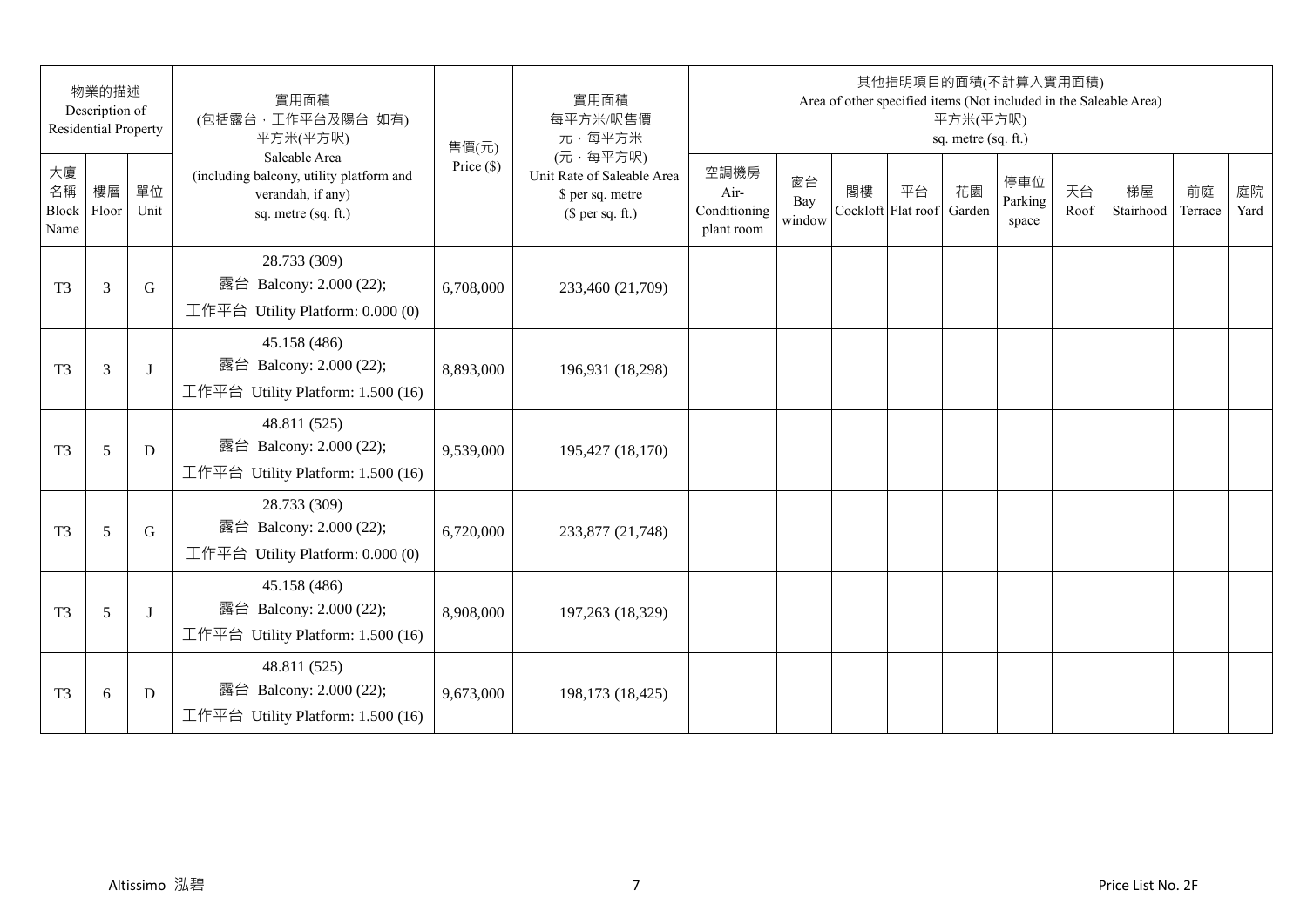|                           | 物業的描述<br>Description of<br><b>Residential Property</b> |             | 實用面積<br>(包括露台,工作平台及陽台 如有)<br>平方米(平方呎)                                                                 | 售價(元)        | 實用面積<br>每平方米/呎售價<br>元·每平方米                                                     |                                            |                     |    | 其他指明項目的面積(不計算入實用面積)      | 平方米(平方呎)<br>sq. metre (sq. ft.) |                         |            | Area of other specified items (Not included in the Saleable Area) |               |            |
|---------------------------|--------------------------------------------------------|-------------|-------------------------------------------------------------------------------------------------------|--------------|--------------------------------------------------------------------------------|--------------------------------------------|---------------------|----|--------------------------|---------------------------------|-------------------------|------------|-------------------------------------------------------------------|---------------|------------|
| 大廈<br>名稱<br>Block<br>Name | 樓層<br>Floor                                            | 單位<br>Unit  | Saleable Area<br>(including balcony, utility platform and<br>verandah, if any)<br>sq. metre (sq. ft.) | Price $(\$)$ | (元·每平方呎)<br>Unit Rate of Saleable Area<br>\$ per sq. metre<br>$$$ per sq. ft.) | 空調機房<br>Air-<br>Conditioning<br>plant room | 窗台<br>Bay<br>window | 閣樓 | 平台<br>Cockloft Flat roof | 花園<br>Garden                    | 停車位<br>Parking<br>space | 天台<br>Roof | 梯屋<br>Stairhood                                                   | 前庭<br>Terrace | 庭院<br>Yard |
| T <sub>3</sub>            | 6                                                      | $\mathbf G$ | 28.733 (309)<br>露台 Balcony: 2.000 (22);<br>工作平台 Utility Platform: $0.000(0)$                          | 6,810,000    | 237,010 (22,039)                                                               |                                            |                     |    |                          |                                 |                         |            |                                                                   |               |            |
| T <sub>3</sub>            | 6                                                      | J           | 45.158 (486)<br>露台 Balcony: 2.000 (22);<br>工作平台 Utility Platform: 1.500 (16)                          | 8,946,000    | 198,104 (18,407)                                                               |                                            |                     |    |                          |                                 |                         |            |                                                                   |               |            |
| T <sub>3</sub>            | $\tau$                                                 | D           | 48.811 (525)<br>露台 Balcony: 2.000 (22);<br>工作平台 Utility Platform: 1.500 (16)                          | 9,700,000    | 198,726 (18,476)                                                               |                                            |                     |    |                          |                                 |                         |            |                                                                   |               |            |
| T <sub>3</sub>            | $\overline{7}$                                         | $\mathbf G$ | 28.733 (309)<br>露台 Balcony: 2.000 (22);<br>工作平台 Utility Platform: $0.000(0)$                          | 6,818,000    | 237,288 (22,065)                                                               |                                            |                     |    |                          |                                 |                         |            |                                                                   |               |            |
| T <sub>3</sub>            | $\overline{7}$                                         | J           | 45.158 (486)<br>露台 Balcony: 2.000 (22);<br>工作平台 Utility Platform: 1.500 (16)                          | 9,065,000    | 200,740 (18,652)                                                               |                                            |                     |    |                          |                                 |                         |            |                                                                   |               |            |
| T <sub>3</sub>            | 8                                                      | G           | 28.733 (309)<br>露台 Balcony: 2.000 (22);<br>工作平台 Utility Platform: $0.000(0)$                          | 7,335,000    | 255,281 (23,738)                                                               |                                            |                     |    |                          |                                 |                         |            |                                                                   |               |            |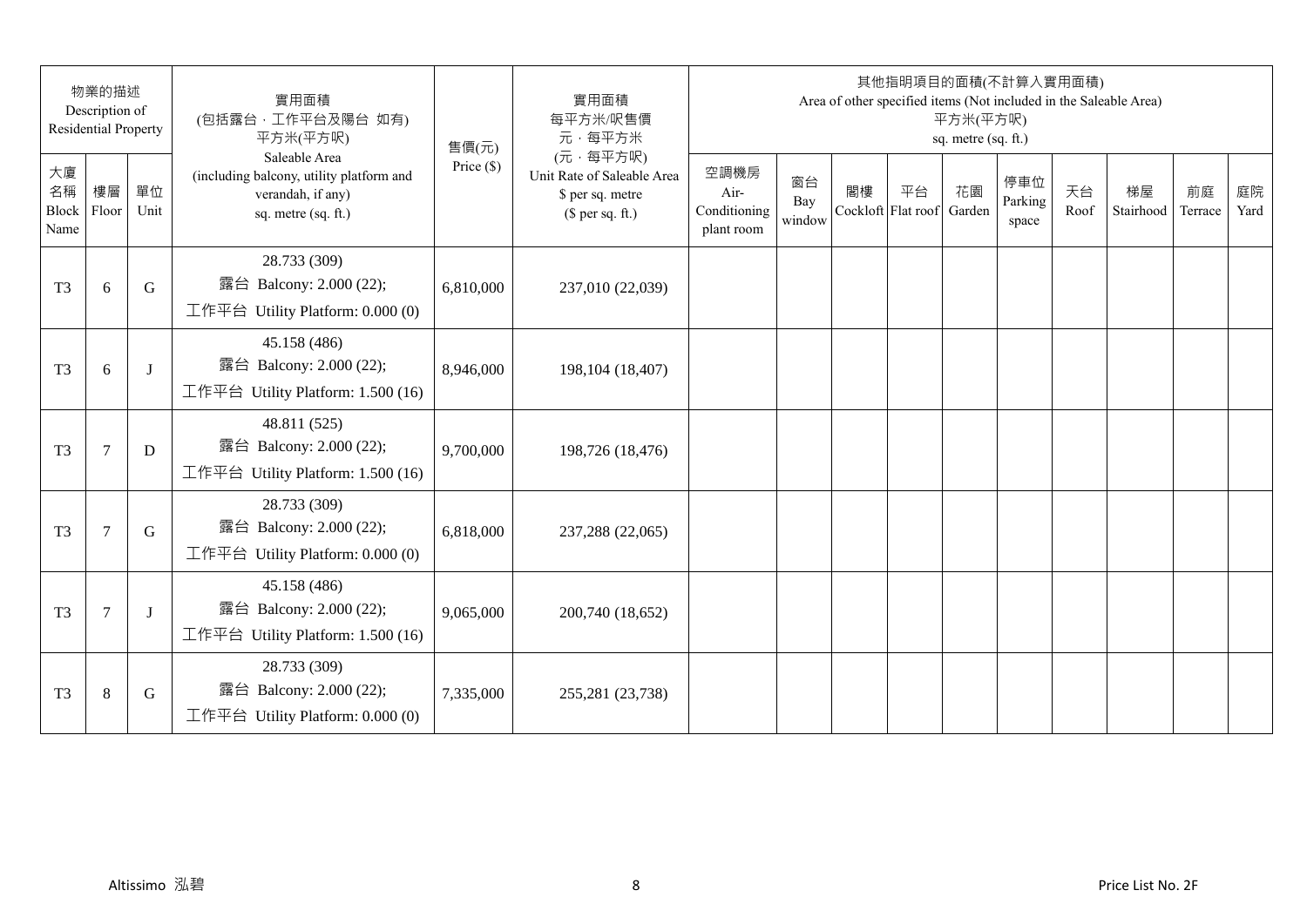|                           | 物業的描述<br>Description of<br><b>Residential Property</b> |              | 實用面積<br>(包括露台,工作平台及陽台 如有)<br>平方米(平方呎)                                                                 | 售價(元)        | 實用面積<br>每平方米/呎售價<br>元·每平方米                                                     |                                            |                     |    | 其他指明項目的面積(不計算入實用面積)      | 平方米(平方呎)<br>sq. metre (sq. ft.) |                         |            | Area of other specified items (Not included in the Saleable Area) |               |            |
|---------------------------|--------------------------------------------------------|--------------|-------------------------------------------------------------------------------------------------------|--------------|--------------------------------------------------------------------------------|--------------------------------------------|---------------------|----|--------------------------|---------------------------------|-------------------------|------------|-------------------------------------------------------------------|---------------|------------|
| 大廈<br>名稱<br>Block<br>Name | 樓層<br>Floor                                            | 單位<br>Unit   | Saleable Area<br>(including balcony, utility platform and<br>verandah, if any)<br>sq. metre (sq. ft.) | Price $(\$)$ | (元·每平方呎)<br>Unit Rate of Saleable Area<br>\$ per sq. metre<br>$$$ per sq. ft.) | 空調機房<br>Air-<br>Conditioning<br>plant room | 窗台<br>Bay<br>window | 閣樓 | 平台<br>Cockloft Flat roof | 花園<br>Garden                    | 停車位<br>Parking<br>space | 天台<br>Roof | 梯屋<br>Stairhood                                                   | 前庭<br>Terrace | 庭院<br>Yard |
| T <sub>3</sub>            | 8                                                      | H            | 44.867 (483)<br>露台 Balcony: 2.000 (22);<br>工作平台 Utility Platform: 1.500 (16)                          | 9,731,000    | 216,885 (20,147)                                                               |                                            |                     |    |                          |                                 |                         |            |                                                                   |               |            |
| T <sub>3</sub>            | 8                                                      | J            | 45.158 (486)<br>露台 Balcony: 2.000 (22);<br>工作平台 Utility Platform: 1.500 (16)                          | 9,199,000    | 203,707 (18,928)                                                               |                                            |                     |    |                          |                                 |                         |            |                                                                   |               |            |
| T <sub>3</sub>            | 9                                                      | G            | 28.733 (309)<br>露台 Balcony: 2.000 (22);<br>工作平台 Utility Platform: $0.000(0)$                          | 7,335,000    | 255,281 (23,738)                                                               |                                            |                     |    |                          |                                 |                         |            |                                                                   |               |            |
| T <sub>3</sub>            | 9                                                      | $\mathbf{I}$ | 45.158 (486)<br>露台 Balcony: 2.000 (22);<br>工作平台 Utility Platform: 1.500 (16)                          | 9,199,000    | 203,707 (18,928)                                                               |                                            |                     |    |                          |                                 |                         |            |                                                                   |               |            |
| T <sub>3</sub>            | 10                                                     | G            | 28.733 (309)<br>露台 Balcony: 2.000 (22);<br>工作平台 Utility Platform: $0.000(0)$                          | 7,413,000    | 257,996 (23,990)                                                               |                                            |                     |    |                          |                                 |                         |            |                                                                   |               |            |
| T <sub>3</sub>            | 10                                                     | J            | 45.158 (486)<br>露台 Balcony: 2.000 (22);<br>工作平台 Utility Platform: $1.500(16)$                         | 9,288,000    | 205,678 (19,111)                                                               |                                            |                     |    |                          |                                 |                         |            |                                                                   |               |            |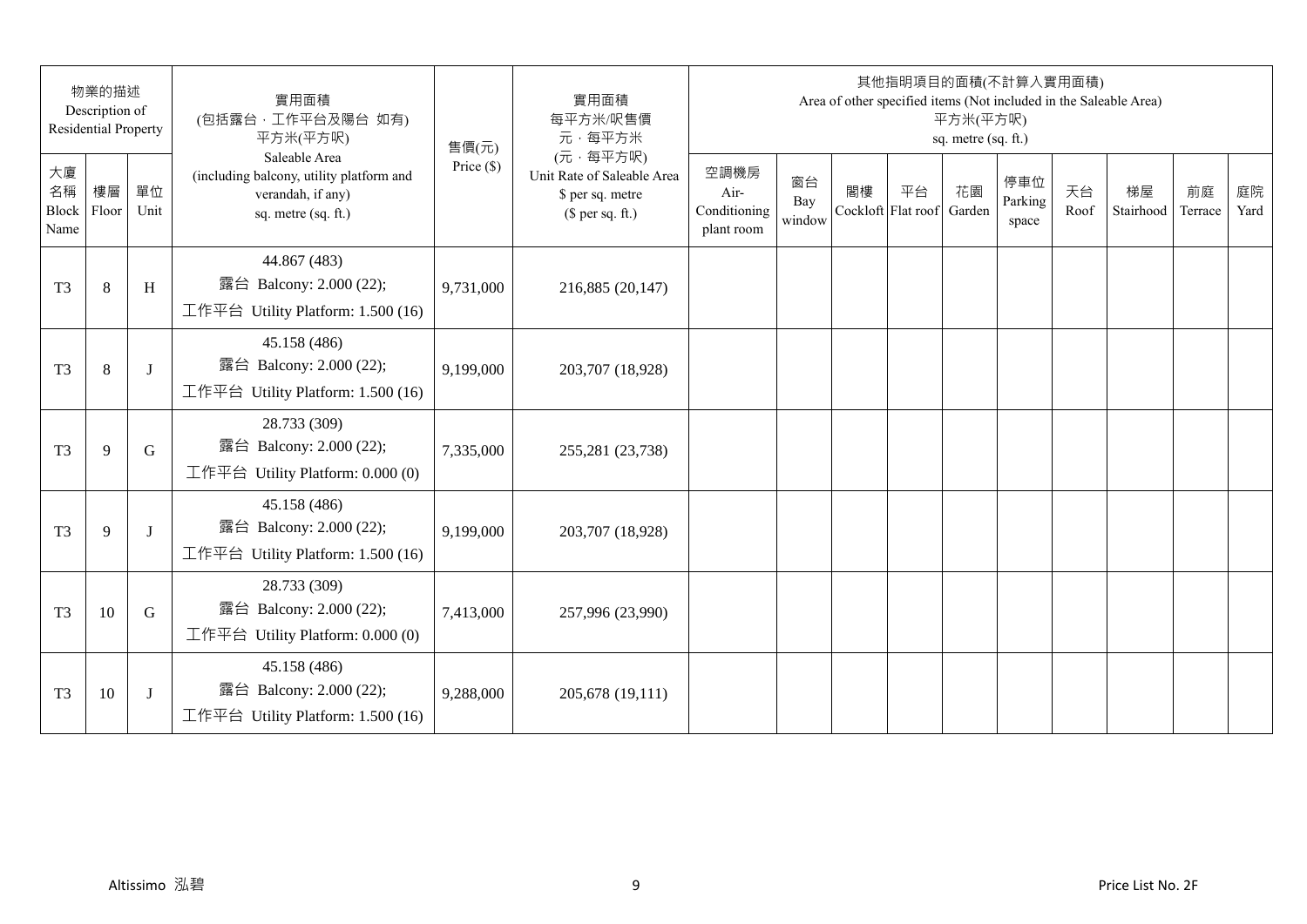|                           | 物業的描述<br>Description of<br><b>Residential Property</b> |            | 實用面積<br>(包括露台,工作平台及陽台 如有)<br>平方米(平方呎)                                                                 | 售價(元)        | 實用面積<br>每平方米/呎售價<br>元·每平方米                                                     |                                            |                     |    | 其他指明項目的面積(不計算入實用面積)      | 平方米(平方呎)<br>sq. metre (sq. ft.) |                         |            | Area of other specified items (Not included in the Saleable Area) |               |            |
|---------------------------|--------------------------------------------------------|------------|-------------------------------------------------------------------------------------------------------|--------------|--------------------------------------------------------------------------------|--------------------------------------------|---------------------|----|--------------------------|---------------------------------|-------------------------|------------|-------------------------------------------------------------------|---------------|------------|
| 大廈<br>名稱<br>Block<br>Name | 樓層<br>Floor                                            | 單位<br>Unit | Saleable Area<br>(including balcony, utility platform and<br>verandah, if any)<br>sq. metre (sq. ft.) | Price $(\$)$ | (元·每平方呎)<br>Unit Rate of Saleable Area<br>\$ per sq. metre<br>$$$ per sq. ft.) | 空調機房<br>Air-<br>Conditioning<br>plant room | 窗台<br>Bay<br>window | 閣樓 | 平台<br>Cockloft Flat roof | 花園<br>Garden                    | 停車位<br>Parking<br>space | 天台<br>Roof | 梯屋<br>Stairhood                                                   | 前庭<br>Terrace | 庭院<br>Yard |
| T <sub>3</sub>            | 11                                                     | G          | 28.733 (309)<br>露台 Balcony: 2.000 (22);<br>工作平台 Utility Platform: 0.000 (0)                           | 7,507,000    | 261,268 (24,294)                                                               |                                            |                     |    |                          |                                 |                         |            |                                                                   |               |            |
| T <sub>3</sub>            | 11                                                     | J          | 45.158 (486)<br>露台 Balcony: 2.000 (22);<br>工作平台 Utility Platform: 1.500 (16)                          | 9,422,000    | 208,645 (19,387)                                                               |                                            |                     |    |                          |                                 |                         |            |                                                                   |               |            |
| T <sub>3</sub>            | 12                                                     | G          | 28.733 (309)<br>露台 Balcony: 2.000 (22);<br>工作平台 Utility Platform: $0.000(0)$                          | 7,611,000    | 264,887 (24,631)                                                               |                                            |                     |    |                          |                                 |                         |            |                                                                   |               |            |
| T <sub>3</sub>            | 12                                                     | J          | 45.158 (486)<br>露台 Balcony: 2.000 (22);<br>工作平台 Utility Platform: 1.500 (16)                          | 9,556,000    | 211,613 (19,663)                                                               |                                            |                     |    |                          |                                 |                         |            |                                                                   |               |            |
| T <sub>3</sub>            | 15                                                     | E          | 28.805 (310)<br>露台 Balcony: 2.000 (22);<br>工作平台 Utility Platform: $0.000(0)$                          | 7,597,000    | 263,739 (24,506)                                                               |                                            |                     |    |                          |                                 |                         |            |                                                                   |               |            |
| T <sub>3</sub>            | 15                                                     | G          | 28.733 (309)<br>露台 Balcony: 2.000 (22);<br>工作平台 Utility Platform: $0.000(0)$                          | 7,748,000    | 269,655 (25,074)                                                               |                                            |                     |    |                          |                                 |                         |            |                                                                   |               |            |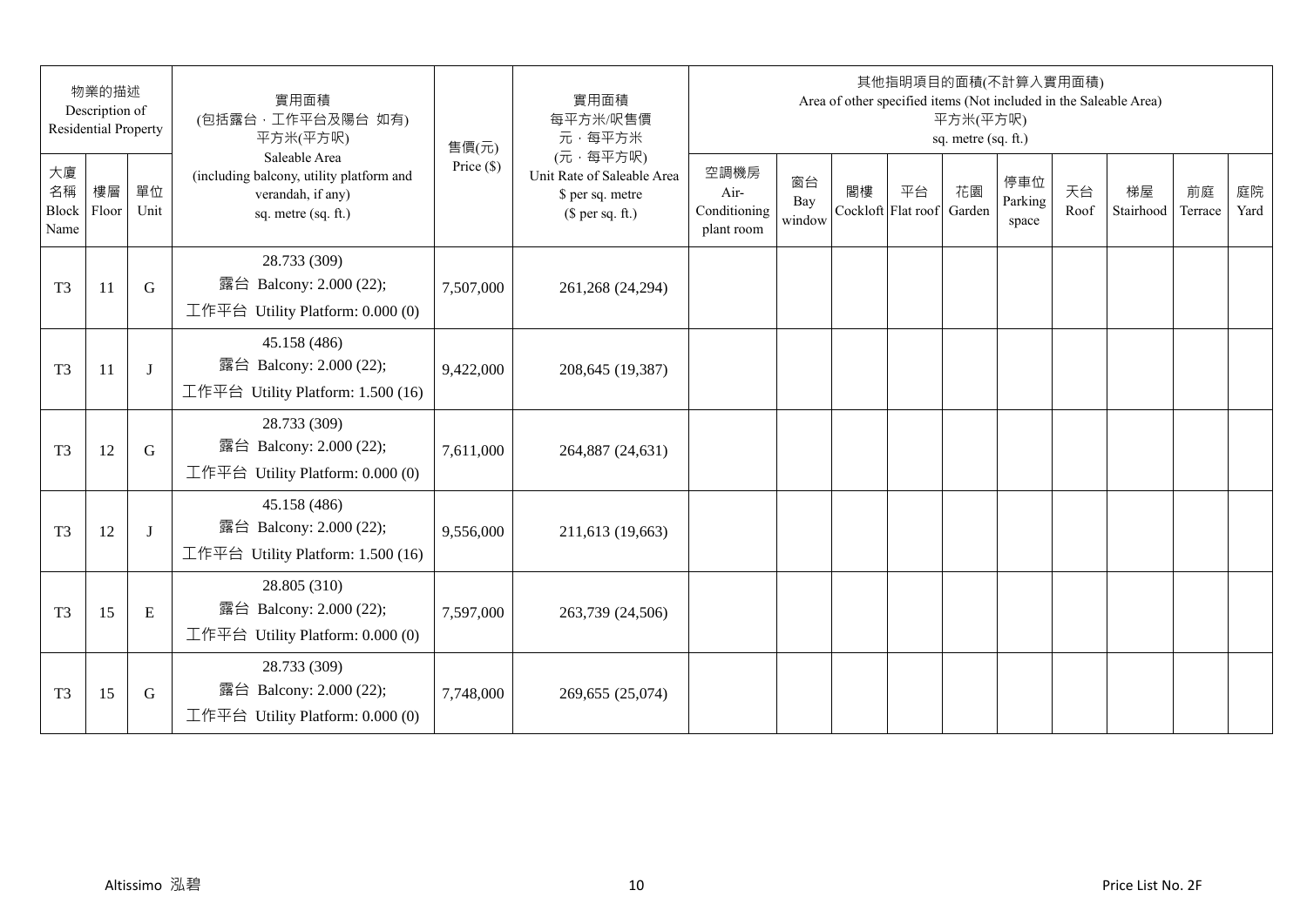| 物業的描述<br>Description of<br><b>Residential Property</b> |             | 實用面積<br>(包括露台,工作平台及陽台 如有)<br>平方米(平方呎) | 售價(元)                                                                                                 | 實用面積<br>每平方米/呎售價<br>元·每平方米 | 其他指明項目的面積(不計算入實用面積)<br>Area of other specified items (Not included in the Saleable Area)<br>平方米(平方呎)<br>sq. metre (sq. ft.) |                                            |                     |    |                          |              |                         |            |                 |               |            |
|--------------------------------------------------------|-------------|---------------------------------------|-------------------------------------------------------------------------------------------------------|----------------------------|-----------------------------------------------------------------------------------------------------------------------------|--------------------------------------------|---------------------|----|--------------------------|--------------|-------------------------|------------|-----------------|---------------|------------|
| 大廈<br>名稱<br>Block<br>Name                              | 樓層<br>Floor | 單位<br>Unit                            | Saleable Area<br>(including balcony, utility platform and<br>verandah, if any)<br>sq. metre (sq. ft.) | Price $(\$)$               | (元·每平方呎)<br>Unit Rate of Saleable Area<br>\$ per sq. metre<br>$$$ per sq. ft.)                                              | 空調機房<br>Air-<br>Conditioning<br>plant room | 窗台<br>Bay<br>window | 閣樓 | 平台<br>Cockloft Flat roof | 花園<br>Garden | 停車位<br>Parking<br>space | 天台<br>Roof | 梯屋<br>Stairhood | 前庭<br>Terrace | 庭院<br>Yard |
| T <sub>3</sub>                                         | 15          | J                                     | 45.158 (486)<br>露台 Balcony: 2.000 (22);<br>工作平台 Utility Platform: 1.500 (16)                          | 9,733,000                  | 215,532 (20,027)                                                                                                            |                                            |                     |    |                          |              |                         |            |                 |               |            |
| T <sub>3</sub>                                         | 16          | E                                     | 28.805 (310)<br>露台 Balcony: 2.000 (22);<br>工作平台 Utility Platform: 0.000 (0)                           | 7,737,000                  | 268,599 (24,958)                                                                                                            |                                            |                     |    |                          |              |                         |            |                 |               |            |
| T <sub>3</sub>                                         | 16          | G                                     | 28.733 (309)<br>露台 Balcony: 2.000 (22);<br>工作平台 Utility Platform: $0.000(0)$                          | 7,886,000                  | 274,458 (25,521)                                                                                                            |                                            |                     |    |                          |              |                         |            |                 |               |            |
| T <sub>3</sub>                                         | 16          | H                                     | 44.867 (483)<br>露台 Balcony: 2.000 (22);<br>工作平台 Utility Platform: 1.500 (16)                          | 10,488,000                 | 233,758 (21,714)                                                                                                            |                                            |                     |    |                          |              |                         |            |                 |               |            |
| T <sub>3</sub>                                         | 16          | J                                     | 45.158 (486)<br>露台 Balcony: 2.000 (22);<br>工作平台 Utility Platform: 1.500 (16)                          | 9,914,000                  | 219,540 (20,399)                                                                                                            |                                            |                     |    |                          |              |                         |            |                 |               |            |
| T <sub>3</sub>                                         | 16          | L                                     | 44.887 (483)<br>露台 Balcony: 2.000 (22);<br>工作平台 Utility Platform: $1.500(16)$                         | 9,894,000                  | 220,420 (20,484)                                                                                                            |                                            |                     |    |                          |              |                         |            |                 |               |            |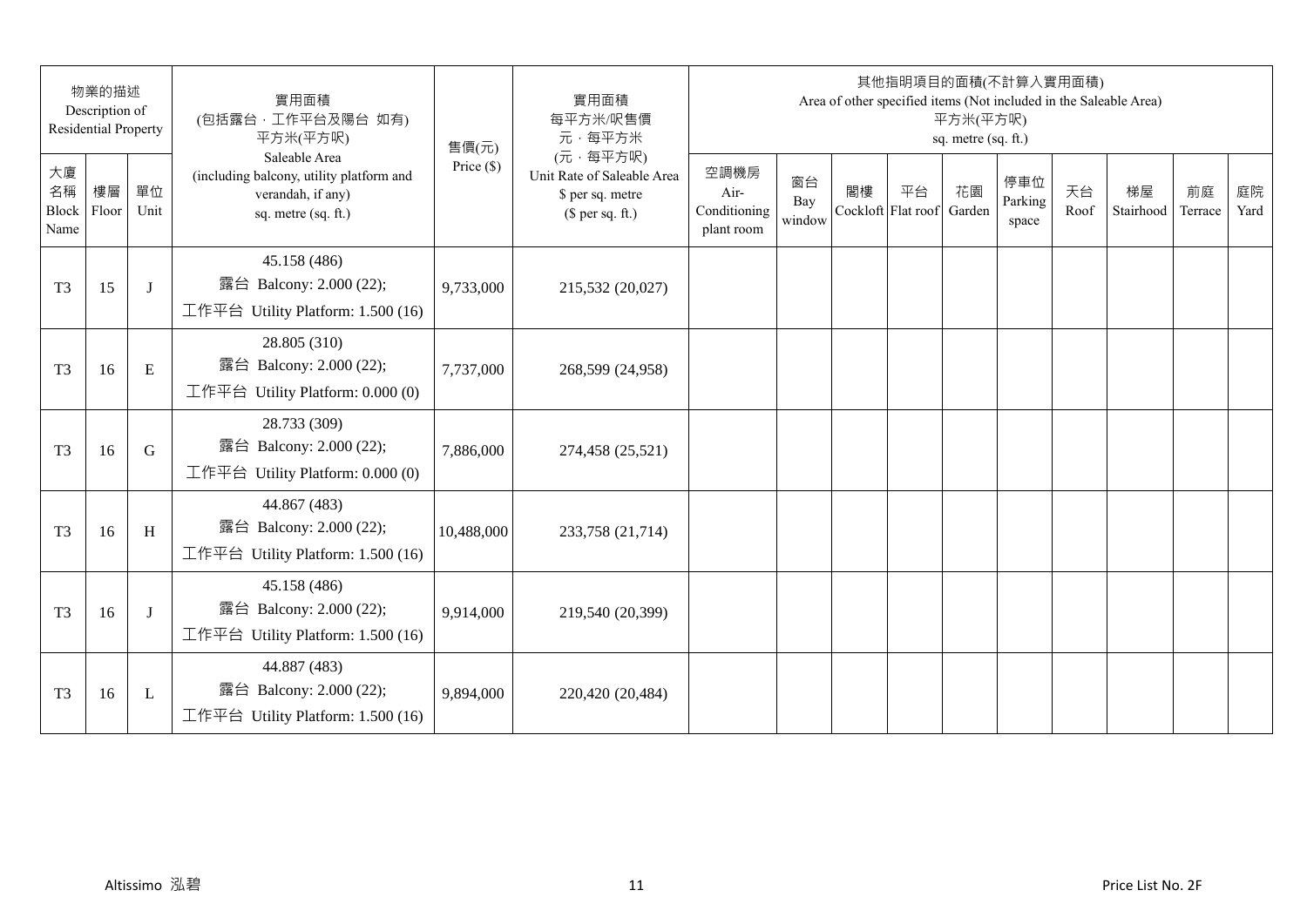| 物業的描述<br>Description of<br><b>Residential Property</b> |                |              | 實用面積<br>(包括露台,工作平台及陽台 如有)<br>平方米(平方呎)                                                                 | 售價(元)        | 實用面積<br>每平方米/呎售價<br>元·每平方米                                                     | 其他指明項目的面積(不計算入實用面積)<br>Area of other specified items (Not included in the Saleable Area)<br>平方米(平方呎)<br>sq. metre (sq. ft.) |                     |                          |               |              |                         |            |                 |               |            |  |
|--------------------------------------------------------|----------------|--------------|-------------------------------------------------------------------------------------------------------|--------------|--------------------------------------------------------------------------------|-----------------------------------------------------------------------------------------------------------------------------|---------------------|--------------------------|---------------|--------------|-------------------------|------------|-----------------|---------------|------------|--|
| 大廈<br>名稱<br>Block<br>Name                              | 樓層<br>Floor    | 單位<br>Unit   | Saleable Area<br>(including balcony, utility platform and<br>verandah, if any)<br>sq. metre (sq. ft.) | Price $(\$)$ | (元·每平方呎)<br>Unit Rate of Saleable Area<br>\$ per sq. metre<br>$$$ per sq. ft.) | 空調機房<br>Air-<br>Conditioning<br>plant room                                                                                  | 窗台<br>Bay<br>window | 閣樓<br>Cockloft Flat roof | 平台            | 花園<br>Garden | 停車位<br>Parking<br>space | 天台<br>Roof | 梯屋<br>Stairhood | 前庭<br>Terrace | 庭院<br>Yard |  |
| T <sub>5</sub>                                         |                | $\lceil$     | 48.593 (523)<br>露台 Balcony: 2.000 (22);<br>工作平台 Utility Platform: $0.000(0)$                          | 9,808,000    | 201,840 (18,753)                                                               |                                                                                                                             |                     |                          | 5.699<br>(61) |              |                         |            |                 |               |            |  |
| T <sub>5</sub>                                         | $\overline{7}$ | $\mathbf{F}$ | 28.578 (308)<br>露台 Balcony: 2.000 (22);<br>工作平台 Utility Platform: 0.000 (0)                           | 7,680,000    | 268,738 (24,935)                                                               |                                                                                                                             |                     |                          |               |              |                         |            |                 |               |            |  |
| T <sub>5</sub>                                         | 8              | $\mathbf{F}$ | 28.578 (308)<br>露台 Balcony: 2.000 (22);<br>工作平台 Utility Platform: $0.000(0)$                          | 7,785,000    | 272,412 (25,276)                                                               |                                                                                                                             |                     |                          |               |              |                         |            |                 |               |            |  |
| T <sub>5</sub>                                         | 12             | $\mathbf F$  | 28.578 (308)<br>露台 Balcony: 2.000 (22);<br>工作平台 Utility Platform: $0.000(0)$                          | 8,061,000    | 282,070 (26,172)                                                               |                                                                                                                             |                     |                          |               |              |                         |            |                 |               |            |  |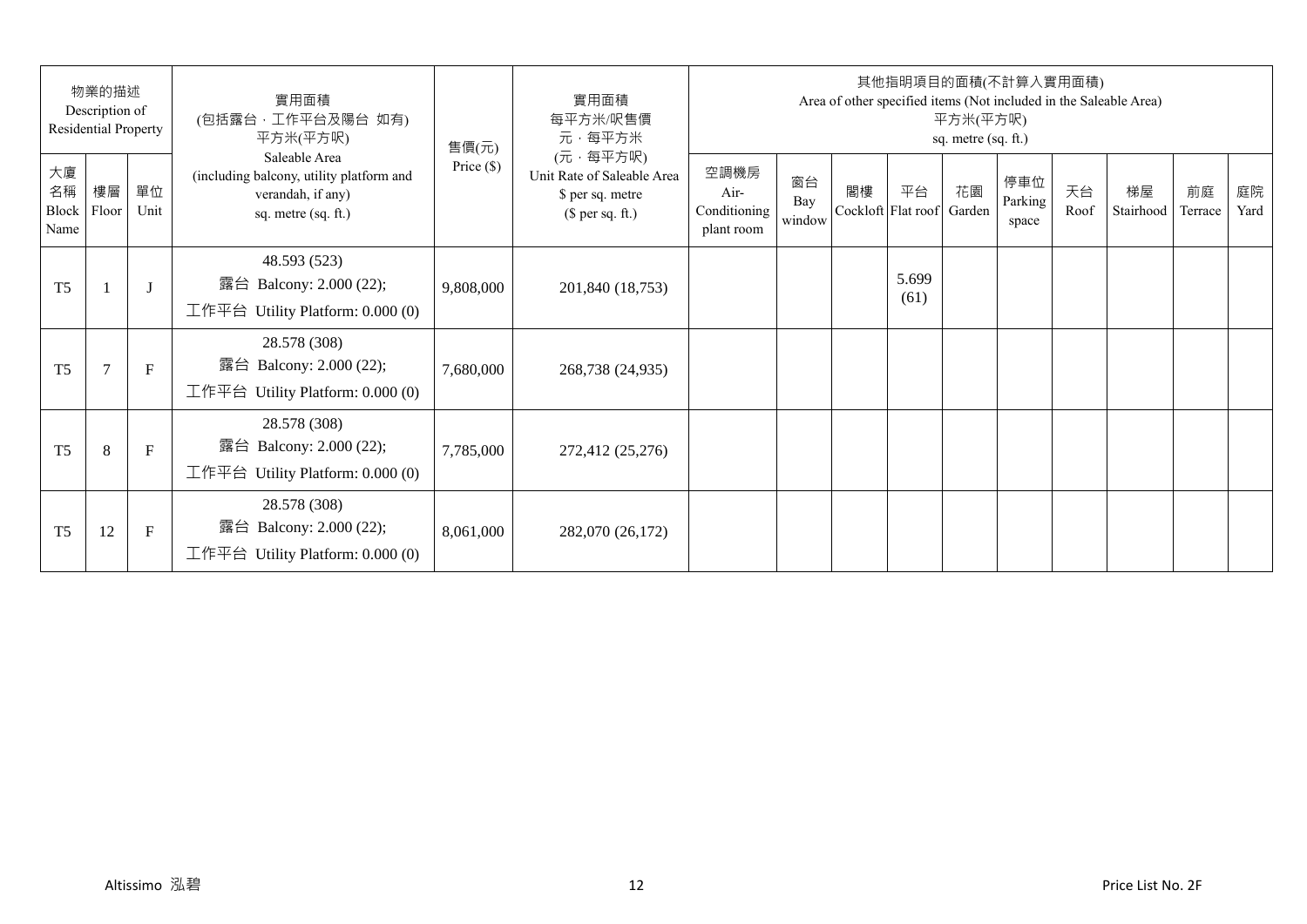#### **第三部份:其他資料 Part 3: Other Information**

#### (1) 準買家應參閱發展項目的售樓說明書,以了解該項目的資料。 Prospective purchasers are advised to refer to the sales brochure for the development for information on the development.

#### $(2)$  根據《一手住宅物業銷售條例》第 52(1)條及第 53(2)及(3)條,

According to sections 52(1) and 53(2) and (3) of the Residential Properties (First-hand Sales) Ordinance, –

#### 第 52(1) 條 / Section 52(1)

在某人就指明住宅物業與擁有人訂立臨時買賣合約時,該人須向擁有人支付售價的 5%的臨時訂金。

A preliminary deposit of 5% of the purchase price is payable by a person to the owner on entering into a preliminary agreement for sale and purchase in respect of the specified residential property with the owner.

#### 第 53(2) 條 / Section 53(2)

如某人於某日期訂立臨時買賣合約,並於該日期後的 5 個工作日內,就有關住宅物業簽立買賣合約,則擁有人必須在該日期後的 8 個工作日內,簽立該買賣合約。 If a person executes an agreement for sale and purchase in respect of the residential property within 5 working days after the date on which the person enters into the preliminary agreement for sale and purchase, the owner must execute the agreement for sale and purchase within 8 working days after that date.

#### 第 53(3) 條 / Section 53(3)

如某人於某日期訂立臨時買賣合約時,但沒有於該日期後的 5 個工作日內,就有關住宅物業簽立買賣合約,則 – (i) 該臨時合約即告終止;(ii) 有關的臨時訂金即予沒收;及 (iii) 擁 有人不得就該人沒有簽立買賣合約而針對該人提出進一步申索。

If a person does not execute an agreement for sale and purchase in respect of the residential property within 5 working days after the date on which the person enters into the preliminary agreement for sale and purchase-

(i) the preliminary agreement is terminated; (ii) the preliminary deposit is forfeited; and (iii) the owner does not have any further claim against the person for the failure.

#### (3) 實用面積及屬該住宅物業其他指明項目的面積是按《一手住宅物業銷售條例》第 8 條及附表二第 2 部的計算得出的。

The saleable area and area of other specified items of the residential property are calculated in accordance with section 8 and Part 2 of Schedule 2 to the Residential Properties(First-hand Sales) Ordinance.

- 
- (4) (i) 註:在第(4)段中: (a) 「售價」指本價單第二部份中所列之住宅物業的售價,而「成交金額」指將於臨時合約中訂明的住宅物業的實際售價。因應不同支付條款 及/或折扣按售價計算得出之價目,皆以進位到最接近的千位數作為成交金額。
	- (b) 「工作日」按《一手住宅物業銷售條例》第 2(1)條所定義。
	- (c) 「臨時合約」指臨時買賣合約。
	- (d) 「正式合約」指正式買賣合約。

Note: In paragraph (4): (a)

- "price" means the price of the residential property set out in Part 2 of this price list, and "transaction price" means the actual price of the residential property to be set out in PASP. The price obtained after applying the relevant terms of payment and/or applicable discount(s) on the price will be rounded up to the nearest thousand to determine the transaction price.
	- (b) "working day" shall be as defined in section 2(1) of the Residential Properties (First-hand Sales) Ordinance.
	- $(c)$ "PASP" means the Preliminary Agreement for Sale and Purchase.
	- (d) "ASP" means the Agreement for Sale and Purchase.

於簽署臨時合約時,買方須繳付相等於成交金額的 5%作為臨時訂金,請帶備港幣\$100,000 銀行本票以支付部份臨時訂金,抬頭請寫「的近律師行」或"Deacons"。請另備支 票以繳付臨時訂金之餘額。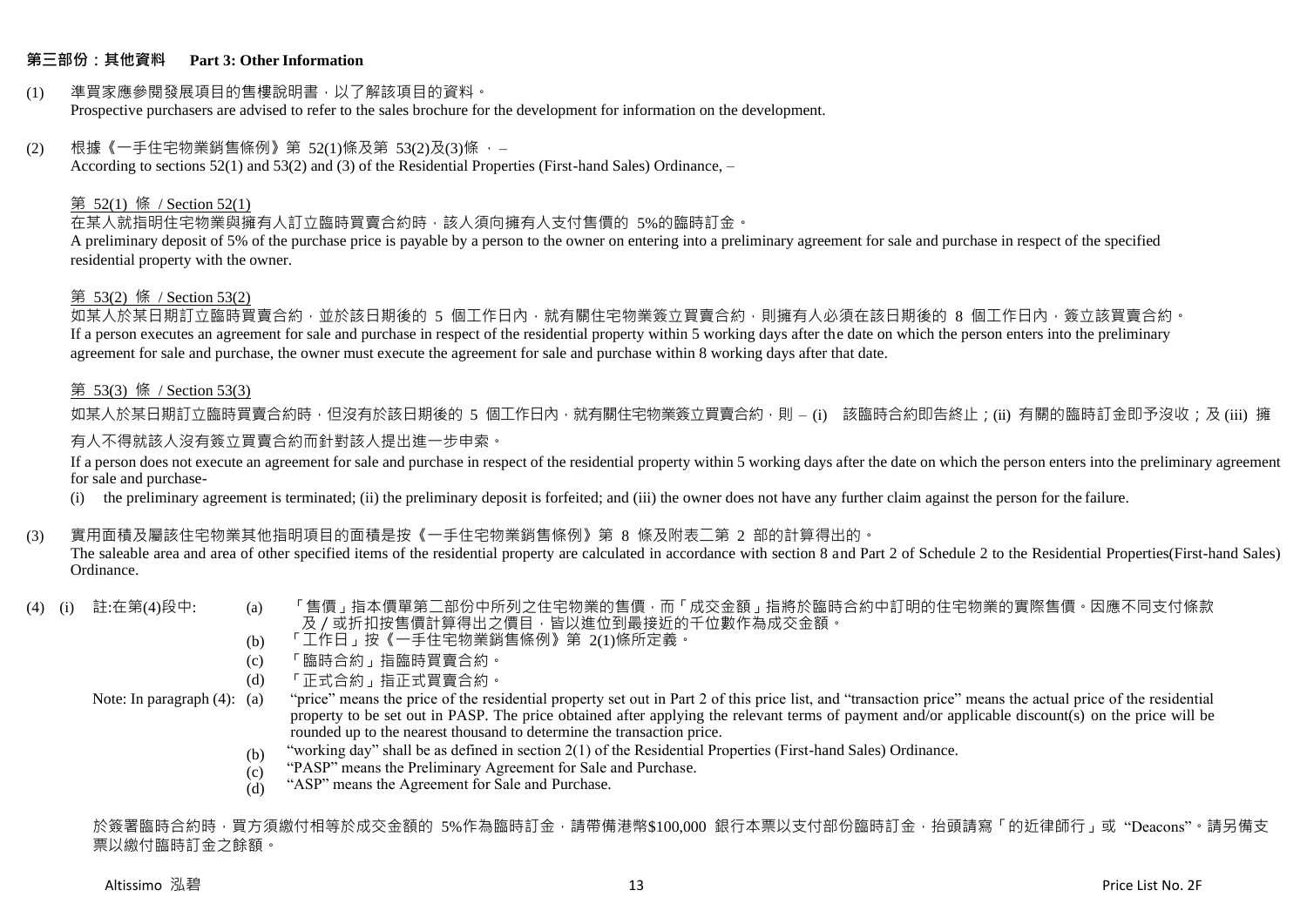The purchasers shall pay the preliminary deposit equivalent to 5% of the transaction price upon signing of the PASP. Please bring along a cashiers' order of HK\$100,000 made payable to "Deacons" for payment of part of the preliminary deposit. Please also bring along a cheque for payment of the balance of the preliminary deposit.

# **支付條款**

**Terms of Payment**

# (A) 120 天現金優惠付款計劃 120-day Cash Payment Plan (照售價減 10%) (10% discount from the price)

- (1) 買方須於簽署臨時合約時繳付相等於成交金額 5%作為臨時訂金。買方須於簽署臨時合約後 5 個工作日內簽署正式合約。 The purchaser shall pay the preliminary deposit equivalent to 5% of the transaction price upon signing of the PASP. The ASP shall be signed by the purchaser within 5 working days after signing of the PASP.
- (2) 買方簽署臨時合約後 30 天內再付成交金額 5%作為加付訂金。 A further 5% of the transaction price being further deposit shall be paid by the purchaser within 30 days after signing of the PASP.
- (3) 成交金額90%即成交金額餘款於買方簽署臨時合約後120 天內或於賣方就其有能力將有關住宅物業有效地轉讓予買方一事向買方發出書面通知的日期後的14 日內由 買方付清,以較早者為準。

90% of the transaction price being balance of the transaction price shall be paid by the purchaser within 120 days after signing of the PASP or within 14 days after the date of written notification to the purchaser that the vendor is in a position validly to assign the relevant residential property to the purchaser, whichever is earlier.

### (A1) 288 天輕鬆付款計劃 288-day Easy Payment Plan (照售價減 7%) (7% discount from the price)

- (1) 買方須於簽署臨時合約時繳付相等於成交金額 5%作為臨時訂金。買方須於簽署臨時合約後 5 個工作日內簽署正式合約。 The purchaser shall pay the preliminary deposit equivalent to 5% of the transaction price upon signing of the PASP. The ASP shall be signed by the purchaser within 5 working days after signing of the PASP.
- (2) 買方簽署臨時合約後 60 天內再付成交金額 5%作為部份成交金額。 A further 5% of the transaction price being part payment of the transaction price shall be paid by the purchaser within 60 days after signing of the PASP.
- (3) 買方簽署臨時合約後 90 天內再付成交金額 5%作為部份成交金額。

A further 5% of the transaction price being part payment of the transaction price shall be paid by the purchaser within 90 days after signing of the PASP.

(4) 成交金額 85%即成交金額餘款於於買方簽署臨時合約後 288 天內或於賣方就其有能力將有關住宅物業有效地轉讓予買方一事向買方發出通知的日期後的 14 日內由 買方付清,以較早者為準。

85% of the transaction price being balance of the transaction price shall be paid by the purchaser within 288 days after signing of the PASP or within 14 days after the date of notification to the purchaser that the vendor is in a position validly to assign the relevant residential property to the purchaser, whichever is earlier.

(A2) (並無此編號之支付條款)

( No Terms of Payment of such numbering)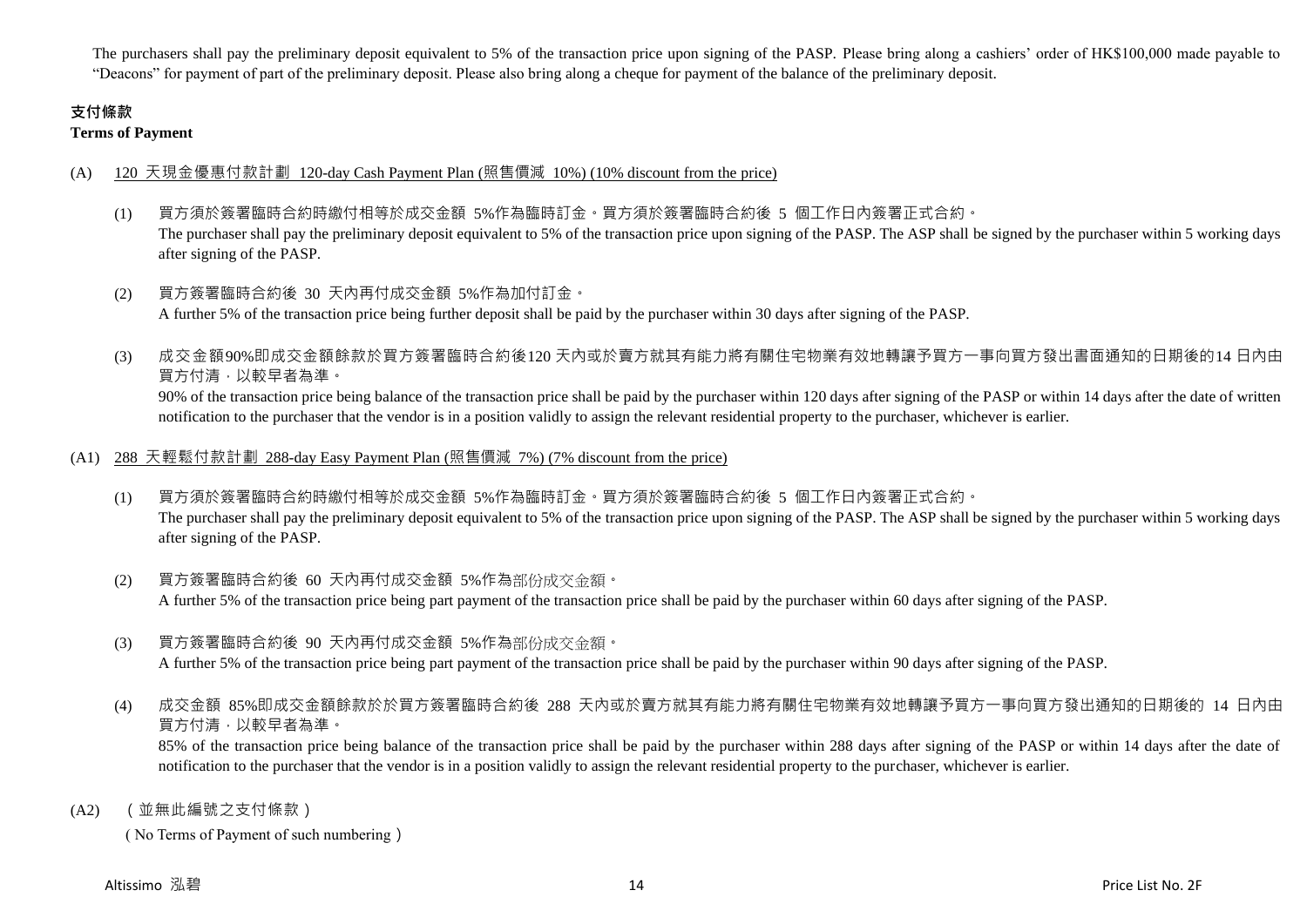#### (A3) 180 天卓越按揭付款計劃 180-day Premium Mortgage Payment Plan (照售價減 6%) (6% discount from the price)

- (1) 買方須於簽署臨時合約時繳付相等於成交金額 5%作為臨時訂金。買方須於簽署臨時合約後 5 個工作日內簽署正式合約。 The purchaser shall pay the preliminary deposit equivalent to 5% of the transaction price upon signing of the PASP. The ASP shall be signed by the purchaser within 5 working days after signing of the PASP.
- (2) 買方簽署臨時合約後 30 天內再付成交金額 5%作為加付訂金。 A further 5% of the transaction price being further deposit shall be paid by the purchaser within 30 days after signing of the PASP.
- (3) 成交金額90%即成交金額餘款於買方簽署臨時合約後180 天內或於賣方就其有能力將有關住宅物業有效地轉讓予買方一事向買方發出書面通知的日期後的14 日內由 買方付清,以較早者為準。

90% of the transaction price being balance of the transaction price shall be paid by the purchaser within 180 days after signing of the PASP or within 14 days after the date of written notification to the purchaser that the vendor is in a position validly to assign the relevant residential property to the purchaser, whichever is earlier.

# **本付款計劃提供「成交金額 75%第一按揭」安排,該安排詳情見第 (4)(iii)(b)段。**

# **The arrangements of "First Mortgage for 75% of the transaction price" will be provided under this payment plan. Please see paragraph (4)(iii)(b) for the details of that arrangement.**

#### (A4) 180 天現金優惠付款計劃 180-day Cash Payment Payment Plan (照售價減 9%) (9% discount from the price)

- (1) 買方須於簽署臨時合約時繳付相等於成交金額 5%作為臨時訂金。買方須於簽署臨時合約後 5 個工作日內簽署正式合約。 The purchaser shall pay the preliminary deposit equivalent to 5% of the transaction price upon signing of the PASP. The ASP shall be signed by the purchaser within 5 working days after signing of the PASP.
- (2) 買方簽署臨時合約後 30 天內再付成交金額 5%作為加付訂金。 A further 5% of the transaction price being further deposit shall be paid by the purchaser within 30 days after signing of the PASP.
- (3) 成交金額90%即成交金額餘款於買方簽署臨時合約後180 天內或於賣方就其有能力將有關住宅物業有效地轉讓予買方一事向買方發出書面通知的日期後的14 日內由 買方付清,以較早者為準。

90% of the transaction price being balance of the transaction price shall be paid by the purchaser within 180 days after signing of the PASP or within 14 days after the date of written notification to the purchaser that the vendor is in a position validly to assign the relevant residential property to the purchaser, whichever is earlier.

(B) (並無此編號之支付條款)

( No Terms of Payment of such numbering)

(C) (並無此編號之支付條款)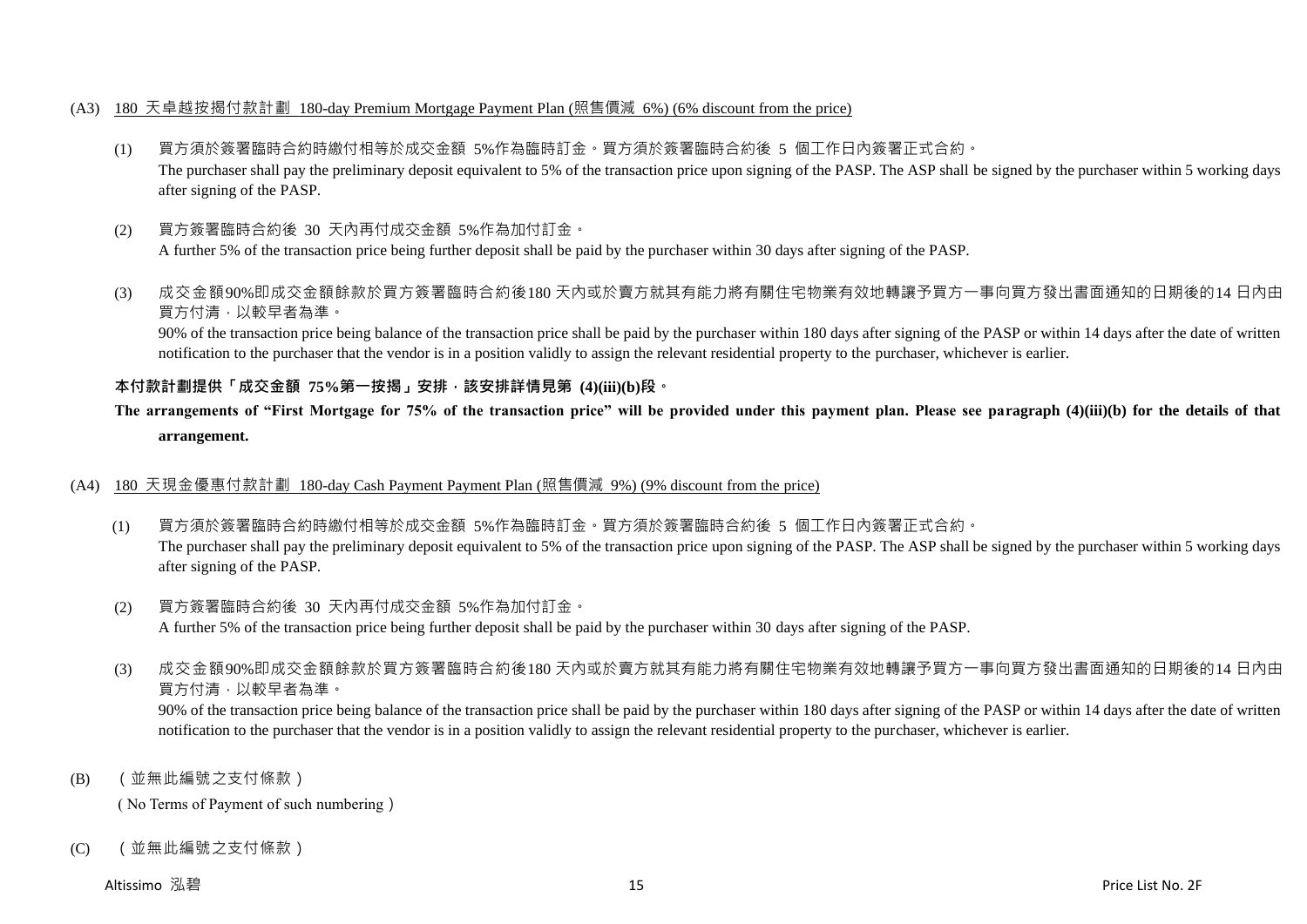( No Terms of Payment of such numbering)

(C1) (並無此編號之支付條款)

( No Terms of Payment of such numbering)

- (C2) 至輕鬆建築期付款計劃 Super Relax Stage Payment Plan (照售價減 5%) (5% discount from the price)
	- (1) 買方須於簽署臨時合約時繳付相等於成交金額 5%作為臨時訂金。買方須於簽署臨時合約後 5 個工作日內簽署正式合約。 The purchaser shall pay the preliminary deposit equivalent to 5% of the transaction price upon signing of the PASP. The ASP shall be signed by the purchaser within 5 working days after signing of the PASP.
	- (2) 買方簽署臨時合約後 60 天內再付成交金額 5%作為加付訂金。 A further 5% of the transaction price being further deposit shall be paid by the purchaser within 60 days after signing of the PASP.
	- (3) 買方簽署臨時合約後 90 天內再付成交金額 1%作為部份成交金額。 A further 1% of the transaction price being part payment of the transaction price shall be paid by the purchaser within 90 days after signing of the PASP.
	- (4) 買方簽署臨時合約後 120 天內再付成交金額 1%作為部份成交金額。 A further 1% of the transaction price being part payment of the transaction price shall be paid by the purchaser within 120 days after signing of the PASP.
	- (5) 買方簽署臨時合約後 150 天內再付成交金額 1%作為部份成交金額。 A further 1% of the transaction price being part payment of the transaction price shall be paid by the purchaser within 150 days after signing of the PASP.
	- (6) 買方簽署臨時合約後 180 天內再付成交金額 2%作為部份成交金額。 A further 2% of the transaction price being part payment of the transaction price shall be paid by the purchaser within 180 days after signing of the PASP.
	- (7) 成交金額 85%即成交金額餘款於賣方就其有能力將有關住宅物業有效地轉讓予買方一事向買方發出書面通知的日期後的 14 日內由買方付清。 85% of the transaction price being balance of the transaction price shall be paid by the purchaser within 14 days after the date of written notification to the purchaser that the vendor is in a position validly to assign the relevant residential property to the purchaser.

# **本付款計劃提供「成交金額 75%第一按揭」安排,該安排詳情見第 (4)(iii)(b)段。**

# **The arrangements of "First Mortgage for 75% of the transaction price" will be provided under this payment plan. Please see paragraph (4)(iii)(b) for the details of that arrangement.**

(C3) (並無此編號之支付條款)

( No Terms of Payment of such numbering)

# (C4) 建築期 1+2 按付款計劃 1 plus 2 mortgage with Stage Payment Plan (照售價減 4.5%) (4.5% discount from the price)

(1) 買方須於簽署臨時合約時繳付相等於成交金額 5%作為臨時訂金。買方須於簽署臨時合約後 5 個工作日內簽署正式合約。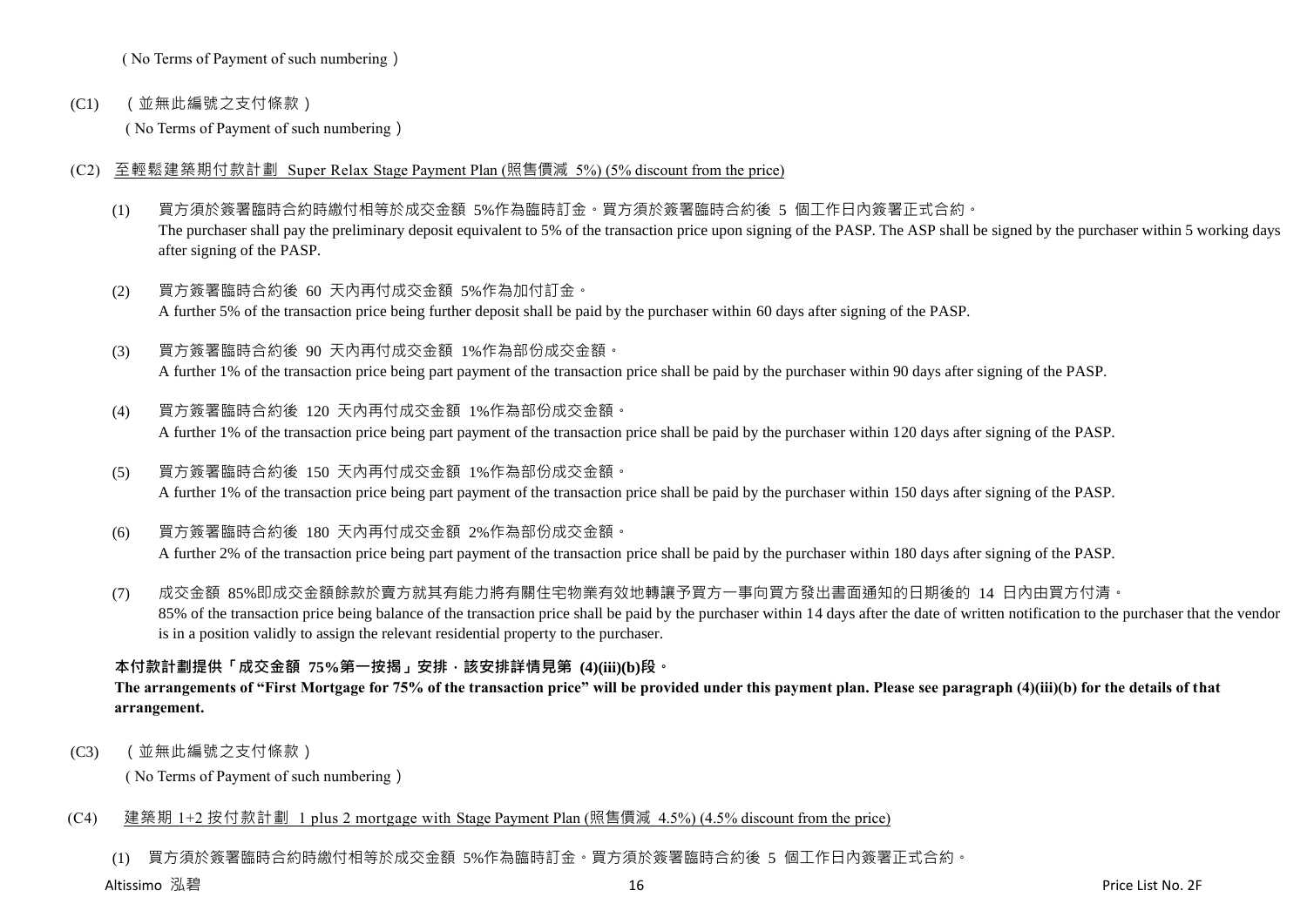The purchaser shall pay the preliminary deposit equivalent to 5% of the transaction price upon signing of the PASP. The ASP shall be signed by the purchaser within 5 working days after signing of the PASP.

- (2) 買方簽署臨時合約後 60 天內再付成交金額 5%作為加付訂金。 A further 5% of the transaction price being further deposit shall be paid by the purchaser within 60 days after signing of the PASP.
- (3) 買方簽署臨時合約後 90 天內再付成交金額 1%作為部份成交金額。 A further 1% of the transaction price being part payment of the transaction price shall be paid by the purchaser within 90 days after signing of the PASP.
- (4) 買方簽署臨時合約後 120 天內再付成交金額 1%作為部份成交金額。 A further 1% of the transaction price being part payment of the transaction price shall be paid by the purchaser within 120 days after signing of the PASP.
- (5) 買方簽署臨時合約後 150 天內再付成交金額 1%作為部份成交金額。 A further 1% of the transaction price being part payment of the transaction price shall be paid by the purchaser within 150 days after signing of the PASP.
- (6) 買方簽署臨時合約後 180 天內再付成交金額 2%作為部份成交金額。

A further 2% of the transaction price being part payment of the transaction price shall be paid by the purchaser within 180 days after signing of the PASP.

(7) 成交金額 85%即成交金額餘款於賣方就其有能力將有關住宅物業有效地轉讓予買方一事向買方發出書面通知的日期後的 14 日內由買方付清。 85% of the transaction price being balance of the transaction price shall be paid by the purchaser within 14 days after the date of written notification to the purchaser that the vendor is in a position validly to assign the relevant residential property to the purchaser.

# **本付款計劃提供「成交金額 75%第一按揭」安排,該安排詳情見第 (4)(iii)(b)段。**

**The arrangements of "First Mortgage for 75% of the transaction price" will be provided under this payment plan. Please see paragraph (4)(iii)(b) for the details of that arrangement.**

# **本付款計劃提供「成交金額 10%第二按揭」安排,該安排詳情見第 (4)(iii)(c)段。**

**The arrangements of "Second Mortgage for 10% of the transaction price" will be provided under this payment plan. Please see paragraph (4)(iii)(c) for the details of that arrangement.**

- (C5) 5%首置建築期付款計劃 5% Easy-pay Stage Payment Plan (照售價減 5%) (5% discount from the price)
	- (1) 買方須於簽署臨時合約時繳付相等於成交金額 5%作為臨時訂金。買方須於簽署臨時合約後 5 個工作日內簽署正式合約。

The purchaser shall pay the preliminary deposit equivalent to 5% of the transaction price upon signing of the PASP. The ASP shall be signed by the purchaser within 5 working days after signing of the PASP.

- (2) 買方簽署臨時合約後 30 天內再付成交金額 1%作為加付訂金。 A further 1% of the transaction price being further deposit shall be paid by the purchaser within 30 days after signing of the PASP.
- (3) 買方簽署臨時合約後 90 天內再付成交金額 1%作為部份成交金額。

A further 1% of the transaction price being part payment of the transaction price shall be paid by the purchaser within 90 days after signing of the PASP.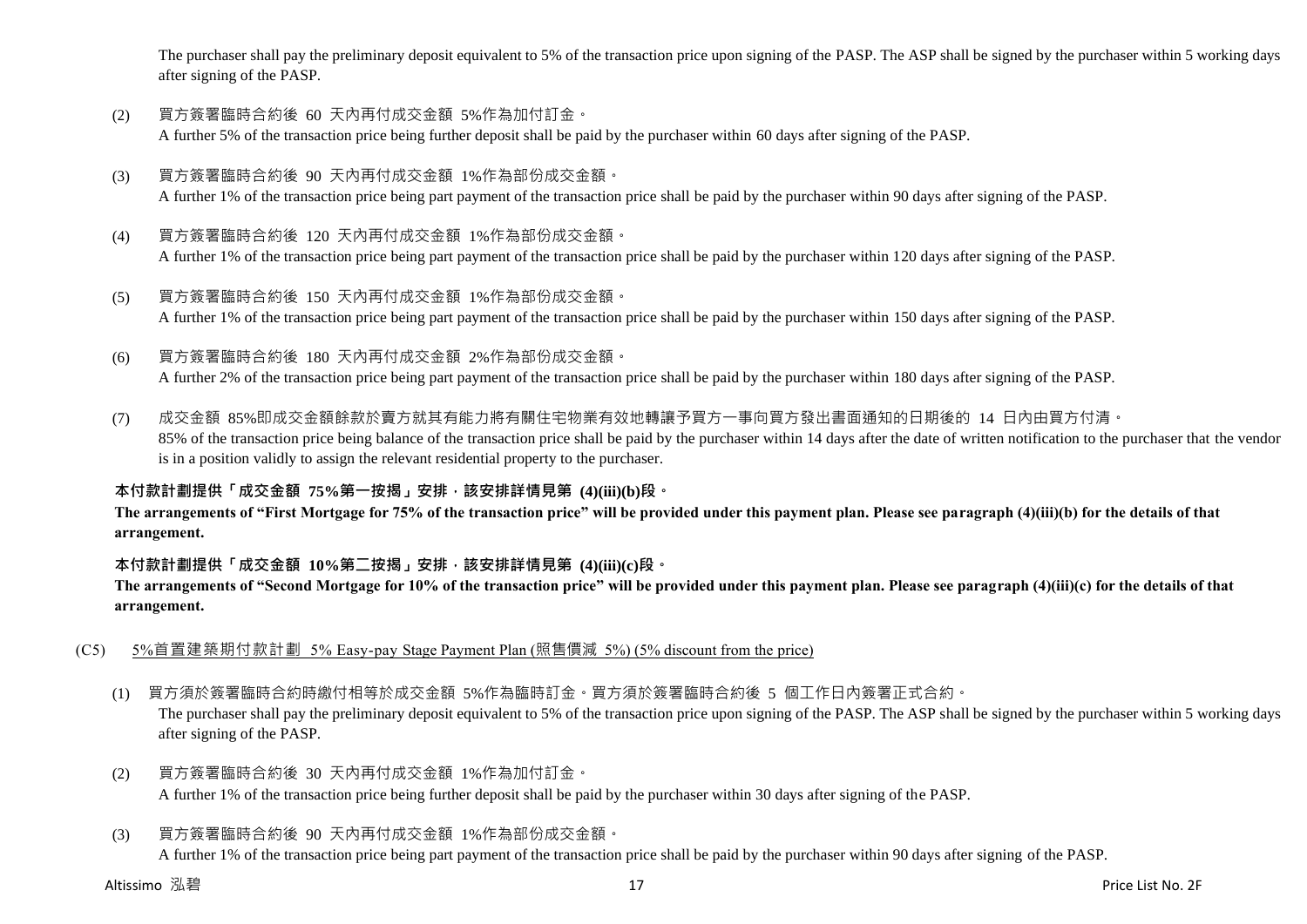- (4) 買方簽署臨時合約後 180 天內再付成交金額 1%作為部份成交金額。 A further 1% of the transaction price being part payment of the transaction price shall be paid by the purchaser within 180 days after signing of the PASP.
- (5) 買方簽署臨時合約後 240 天內再付成交金額 1%作為部份成交金額。 A further 1% of the transaction price being part payment of the transaction price shall be paid by the purchaser within 240 days after signing of the PASP.
- (6) 買方簽署臨時合約後 270 天內再付成交金額 1%作為部份成交金額。 A further 1% of the transaction price being part payment of the transaction price shall be paid by the purchaser within 270 days after signing of the PASP.
- (7) 成交金額 90%即成交金額餘款於賣方就其有能力將有關住宅物業有效地轉讓予買方一事向買方發出書面通知的日期後的 14 日內由買方付清。 90% of the transaction price being balance of the transaction price shall be paid by the purchaser within 14 days after the date of written notification to the purchaser that the vendor is in a position validly to assign the relevant residential property to the purchaser.

#### (C6) 5%首置建築期二按付款計劃 5% Easy-pay Mortgage Stage Payment Plan (照售價減 4%) (4% discount from the price)

- (1) 買方須於簽署臨時合約時繳付相等於成交金額 5%作為臨時訂金。買方須於簽署臨時合約後 5 個工作日內簽署正式合約。 The purchaser shall pay the preliminary deposit equivalent to 5% of the transaction price upon signing of the PASP. The ASP shall be signed by the purchaser within 5 working days after signing of the PASP.
- (2) 買方簽署臨時合約後 30 天內再付成交金額 1%作為加付訂金。 A further 1% of the transaction price being further deposit shall be paid by the purchaser within 30 days after signing of the PASP.
- (3) 買方簽署臨時合約後 90 天內再付成交金額 1%作為部份成交金額。 A further 1% of the transaction price being part payment of the transaction price shall be paid by the purchaser within 90 days after signing of the PASP.
- (4) 買方簽署臨時合約後 180 天內再付成交金額 1%作為部份成交金額。 A further 1% of the transaction price being part payment of the transaction price shall be paid by the purchaser within 180 days after signing of the PASP.
- (5) 買方簽署臨時合約後 240 天內再付成交金額 1%作為部份成交金額。

A further 1% of the transaction price being part payment of the transaction price shall be paid by the purchaser within 240 days after signing of the PASP.

- (6) 買方簽署臨時合約後 270 天內再付成交金額 1%作為部份成交金額。 A further 1% of the transaction price being part payment of the transaction price shall be paid by the purchaser within 270 days after signing of the PASP.
- (7) 成交金額 90%即成交金額餘款於賣方就其有能力將有關住宅物業有效地轉讓予買方一事向買方發出書面通知的日期後的 14 日內由買方付清。 90% of the transaction price being balance of the transaction price shall be paid by the purchaser within 14 days after the date of written notification to the purchaser that the vendor is in a position validly to assign the relevant residential property to the purchaser.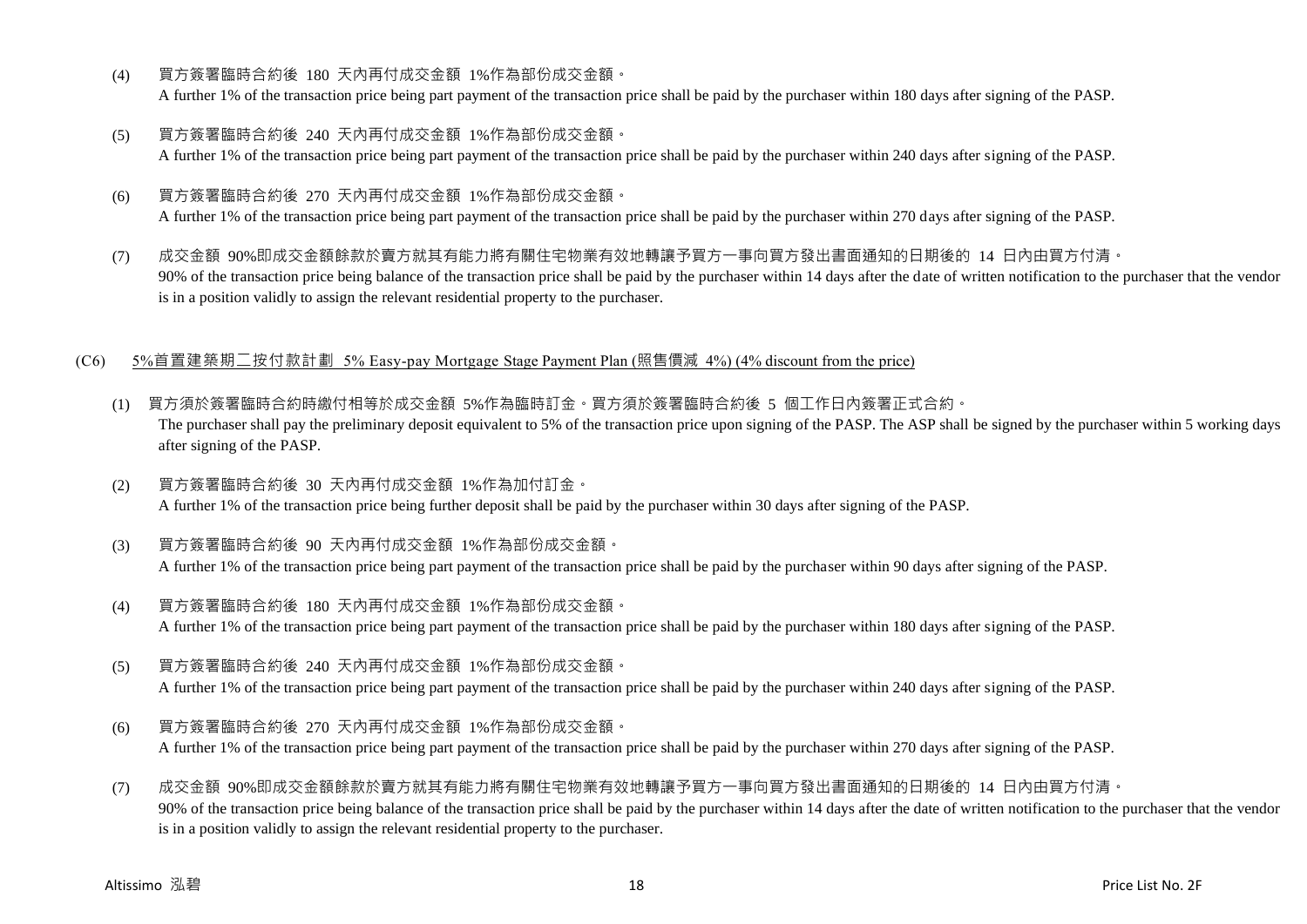# **本付款計劃提供「成交金額 30%第二按揭」安排,該安排詳情見第 (4)(iii)(d)段。**

**The arrangements of "Second Mortgage for 30% of the transaction price" will be provided under this payment plan. Please see paragraph (4)(iii)(d) for the details of that arrangement.**

- (C7) 2 年無憂回報補貼建築期付款計劃 2 -Year Hassle-free Cash-Return Subsidy Stage Payment Plan (照售價減 1.5%) (1.5% discount from the price)
	- (1) 買方須於簽署臨時合約時繳付相等於成交金額 5%作為臨時訂金。買方須於簽署臨時合約後 5 個工作日內簽署正式合約。

The purchaser shall pay the preliminary deposit equivalent to 5% of the transaction price upon signing of the PASP. The ASP shall be signed by the purchaser within 5 working days after signing of the PASP.

(2) 買方簽署臨時合約後 60 天內再付成交金額 5%作為加付訂金。

A further 5% of the transaction price being further deposit shall be paid by the purchaser within 60 days after signing of the PASP.

(3) 買方簽署臨時合約後 90 天內再付成交金額 5%作為部份成交金額。 A further 5% of the transaction price being part payment of the transaction price shall be paid by the purchaser within 90 days after signing of the PASP.

(4) 成交金額 85%即成交金額餘款於賣方就其有能力將有關住宅物業有效地轉讓予買方一事向買方發出書面通知的日期後的 14 日內由買方付清。 85% of the transaction price being balance of the transaction price shall be paid by the purchaser within 14 days after the date of written notification to the purchaser that the vendor is in a position validly to assign the relevant residential property to the purchaser.

#### (C8) 3 年無憂回報補貼建築期付款計劃 3 -Year Hassle-free Cash-Return Subsidy Stage Payment Plan (照售價減 2%) (2% discount from the price)

- (1) 買方須於簽署臨時合約時繳付相等於成交金額 5%作為臨時訂金。買方須於簽署臨時合約後 5 個工作日內簽署正式合約。 The purchaser shall pay the preliminary deposit equivalent to 5% of the transaction price upon signing of the PASP. The ASP shall be signed by the purchaser within 5 working days after signing of the PASP.
- (2) 買方簽署臨時合約後 60 天內再付成交金額 5%作為加付訂金。

A further 5% of the transaction price being further deposit shall be paid by the purchaser within 60 days after signing of the PASP.

(3) 買方簽署臨時合約後 90 天內再付成交金額 5%作為部份成交金額。

A further 5% of the transaction price being part payment of the transaction price shall be paid by the purchaser within 90 days after signing of the PASP.

(4) 成交金額 85%即成交金額餘款於賣方就其有能力將有關住宅物業有效地轉讓予買方一事向買方發出書面通知的日期後的 14 日內由買方付清。 85% of the transaction price being balance of the transaction price shall be paid by the purchaser within 14 days after the date of written notification to the purchaser that the vendor is in a position validly to assign the relevant residential property to the purchaser.

# (ii) **售價獲得折扣的基礎**

**The basis on which any discount on the price is available**

- (a) 見 4(i) See 4(i)
- (b) 「置業售價折扣」:額外售價 2%折扣優惠

# (只適用於 120 天現金優惠付款計劃、288 天輕鬆付款計劃、180 天卓越按揭付款計劃及 180 天現金優惠付款計劃)

"Home Purchase Price Discount": An extra 2% discount from the price.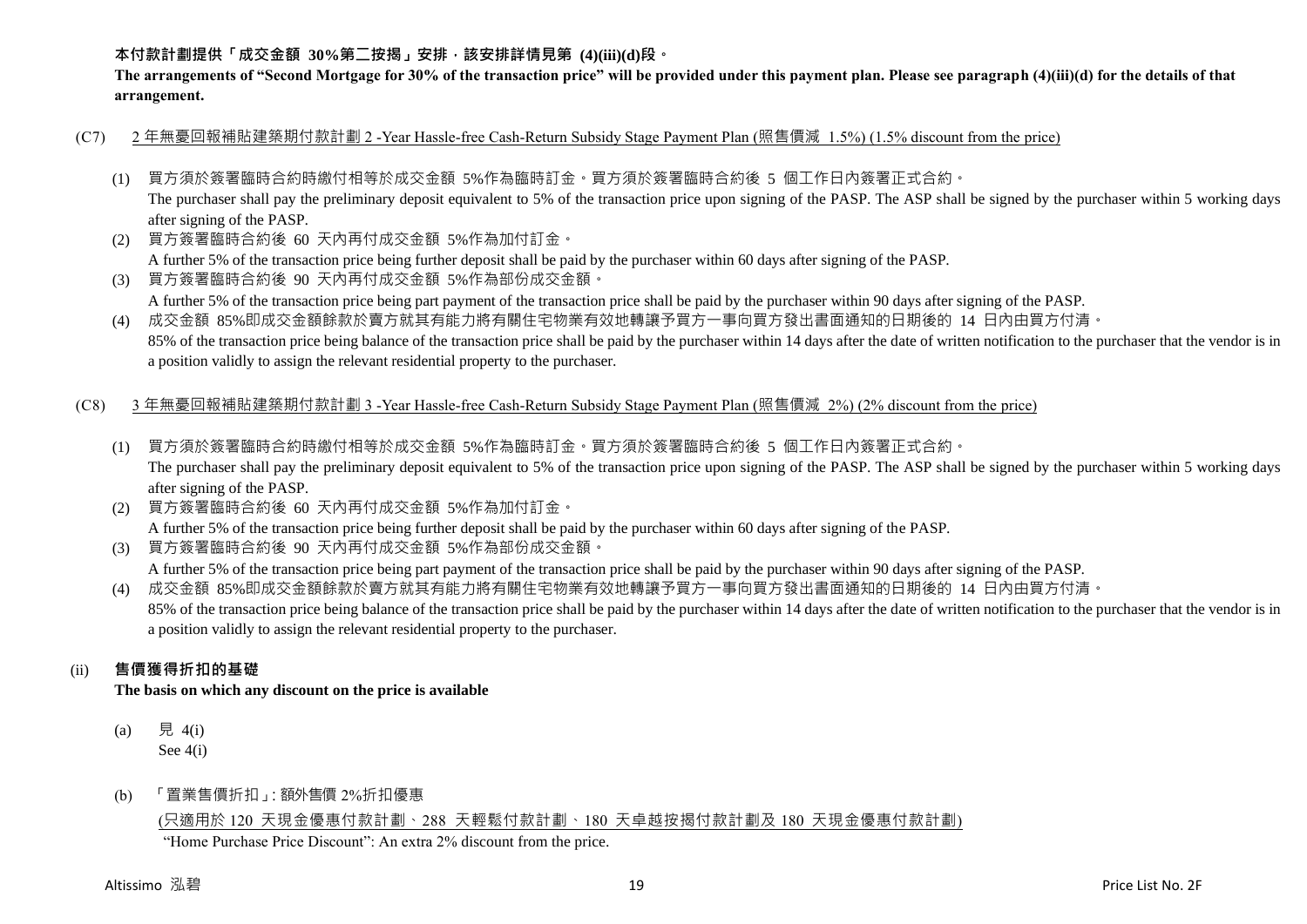(c) 「限時置業售價折扣」:於 2020 年 3 月 31 日或之前簽署臨時合約購買本價單中之指明住宅物業之買方可獲額外售價 4%折扣優惠。

(只適用於 5%首置建築期付款計劃、5%首置建築期二按付款計劃、2 年無憂回報補貼建築期付款計劃及 3 年無憂回報補貼建築期付款計劃)

"First Home Purchase Price Discount": An extra 4% discount from the price would be offered to the purchasers who sign the PASP to purchase a specified residential property listed in this price list on or before 31st March 2020.

(Only applicable to 5% Easy-pay Stage Payment Plan, 5% Easy-pay Mortgage Stage Payment Plan, 2 -Year Hassle-free Cash-Return Subsidy Stage Payment Plan and 3 -Year Hassle-free Cash-Return Subsidy Stage Payment Plan)

(d) 員工置業折扣 Staff Purchasing Discount

如買方(或構成買方之任何人士)屬任何「員工合資格人士」,並且沒有委任地產代理就購入住宅物業代其行事,可獲額外 5% 售價折扣優惠,折扣優惠受相關公司內 部條款約束。

If the purchaser (or any person comprising the purchaser) is a "Qualified Staff", provided that the purchaser did not appoint any estate agent to act for him/her in the purchase of the residential property, an extra 5% discount on the Price would be offered, subject to the internal regulation of Respective Related Parties.

「員工合資格人士」指碧桂園控股有限公司及其附屬公司、宏安集團有限公司及其附屬公司、宏安地產有限公司、位元堂藥業控股有限公司、易易壹金融集團有限公 司、中國農產品交易有限公司或中國建築國際集團及其附屬公司之任何董事、員工及其直系親屬(任何個人的配偶、父母、子女、兄弟及姐妹為該個人之「直系親屬」, 惟須提供令賣方滿意的有關證明文件 以茲證明有關關係,且賣方對是否存在近親關係保留最終決定權)。

"Qualified Staff" means any director or employee (and his/her close family member (a spouse, parent, child, brother and sister of a person is a "close family member" of that person provided that the relevant supporting documents to the satisfaction of the Vendor must be provided to prove the relationship concerned and that the Vendor reserves the final right to decide whether or not such relationship exists)) of any of Country Garden Holdings Company Limited and its subsidiaries, Wang On Group Limited and its subsidiaries, Wang On Properties Limited, Wai Yuen Tong Medicine Holdings Limited, Easy One Financial Group Limited, China Agri-Products Exchange Limited and China State Construction International Holdings Ltd. and its subsidiaries.

買方須在遞交購樓意向登記表格時或前提供令賣方滿意的證據証明其為「員工合資格人士」及(如適用)直系親屬關係,賣方就相關買方是否「員工合資格人士」及 (如適用)存在直系親屬關係有最終決定權,而賣方之決定為最終及對買方具有約束力。

The purchaser shall on or before submission of the Registration of Intent form on the spot provide evidence for proof of being a (if applicable) "Qualified Staff" to the satisfaction of the Vendor and in this respect the Vendor shall have absolute discretion and the Vendor's decision shall be final and binding on the purchaser.

(e) 「36個月管理費」優惠 "36 Months Management Fees" Discount

凡於 2020 年 2 月 22 日至 2020 年 3 月 31 日期間(包括該兩日) · 首五名簽署臨時買賣合約購買本價單中所列的「泓碧」住宅物業及依照其後的正式買賣合約完成該住宅 物業交易之買方,可享有售價折扣優惠作為「36 個月管理費」優惠,金額將相等於相關住宅物業於本價單中所列實用面積(以平方呎計)乘以\$144。為免生疑,賣方並不 就買方完成買賣後須繳付的管理費金額及其他費用作出任何明示或隱含之要約、陳述、承諾或保證。管理費金額以發展項目管理人決定為準。

From 22 February 2020 till 31 March 2020(both dates inclusive), each of the first five Purchasers who signs the preliminary agreement for sale and purchase to purchase any residential property of "Altissimo" listed in this price list will enjoy the "36 Months Management Fees" Benefit as discount on the Price, which shall be a sum equal to the saleable area of the relevant residential property (in sq. ft.) as set out in this price list multiplied by \$144. For the avoidance of doubt, the Vendor does not make any express or implied representation, promise or warranty in relation to the amount of management fees and other charges payable by the purchasers after completion of the sale and purchase. The amount of management fees shall be subject to the determination by the Manager of the Development.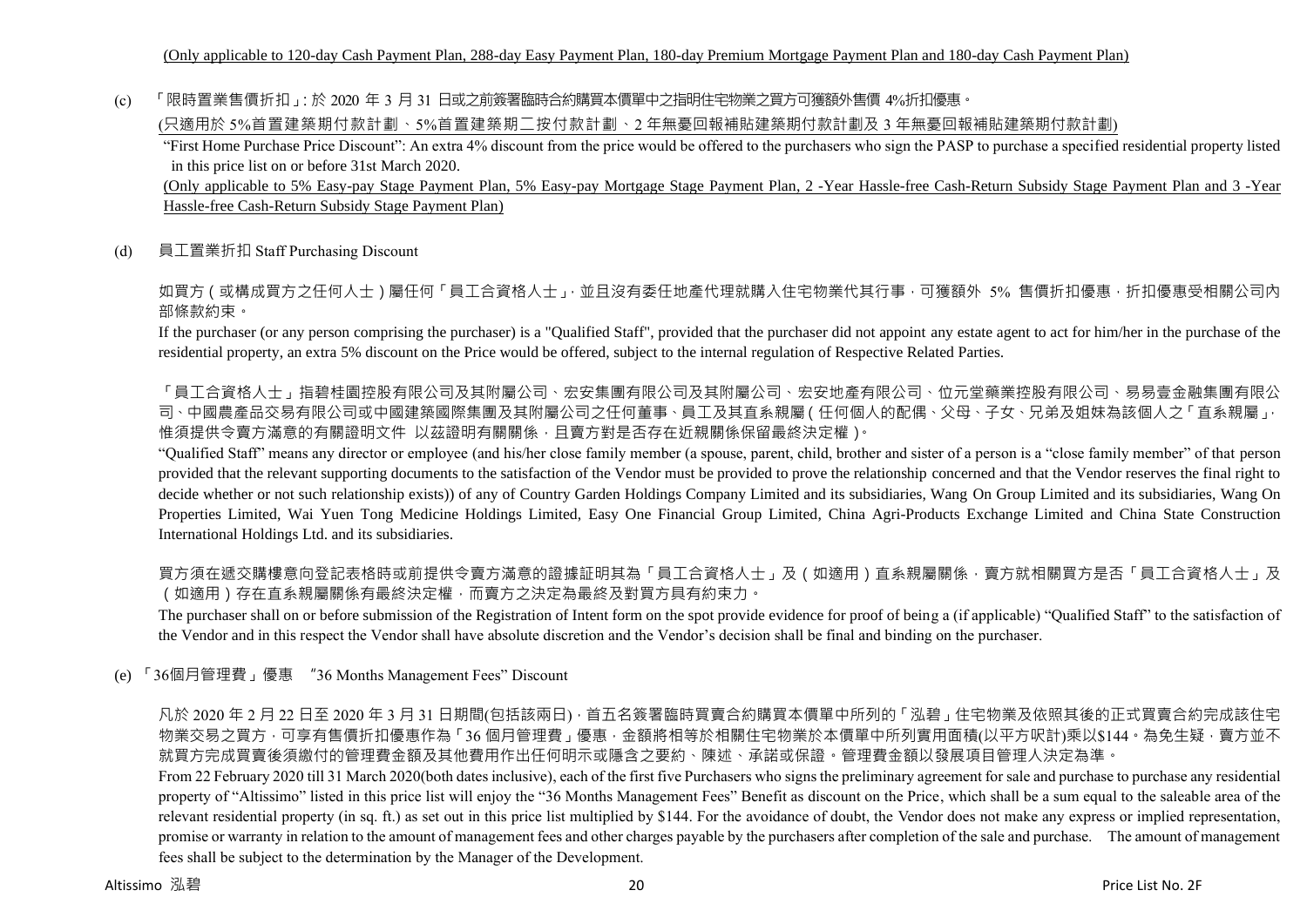#### (iii) **可就購買發展項目中的指明住宅物業而連帶獲得的任何贈品、財務優惠或利益**

**Any gift, or any financial advantage or benefit, to be made available in connection with the purchase of a specified residential property in the Development**

- (a) 見 4(i) 及 4(ii) See 4(i) and 4(ii)
- (b) 「成交金額 75%第一按揭」 "First Mortgage for 75% of the transaction price"

#### **只適用於第(4)(i)(A3)、第(4)(i)(C2)段及第(4)(i)(C4)段之付款計劃。 Only applicable to the payment plan under paragraphs (4)(i)(A3) , (4)(i)(C2) and (4)(i)(C4).**

買方可向賣方介紹之財務機構或賣方指定的其它公司(「介紹之第一承按人」)申請最高達成交金額之 75%之第一按揭(「第一按揭貸款」)。第一按揭貸款及其申請受以下 條款及條件規限:

The purchaser may apply to the financial institution referred by the Vendor or any other company designated by the Vendor (the "Referred First Mortgagee") for first mortgage with a maximum loan amount equivalent to 75% of the transaction price (the "First Mortgage Loan"). The First Mortgage and its application are subject to the following terms and conditions:

- (1) 買方必須於付清成交金額餘款之日起計最少 60 日前以指定的申請書向介紹之第一承按人申請第一按揭貸款。 The purchaser shall by prescribed form apply to the Referred First Mortgagee for the First Mortgage Loan, not less than 60 days before the due date of payment of the balance of the transaction price.
- (2) 買方須依照介紹之第一承按人之要求提供足夠之入息證明文件。 The purchaser shall provide sufficient proof of income in accordance with the requirements of the Referred First Mortgagee.
- (3) 買方須以所購之發展項目住宅物業之第一衡平法按揭及第一法定按揭作抵押。 The First Mortgage Loan shall be secured by a first equitable mortgage and a first legal mortgage over the residential property in the Development purchased by the purchaser.
- (4) 第一按揭貸款年期最長為 25年。 The maximum tenor of the First Mortgage Loan shall not exceed 25 years.
- (5) 第一按揭貸款首 24 個月之年利率以介紹之第一承按人引用之最優惠利率(P)減 2% (P-2%)計算。其後的年利率以最優惠利率(P)加 2.375%(P+2.375%)計算。P 為 浮動利率,於本價單日期 P 為每年 5.375%。最終按揭利率以介紹之第一承按人審批結果而定,賣方並無就其作出,亦不得被視為就其作出任何不論明示或隱含 之陳述、承諾或保證。

The interest rate of the first 24 months of the First Mortgage Loan shall be Prime Rate (P) quoted by the Referred First Mortgagee minus 2% (P-2%). The interest rate for the rest of the term of the First Mortgage Loan shall be Prime Rate (P) plus 2.375% (P+2.375%). P is subject to fluctuation. P as at the date of this price list is 5.375% per annum. The final mortgage rate will be subject to final approval by the Referred First Mortgagee. No representation, undertaking or warranty, whether express or implied, is given, or shall be deemed to have been given by the Vendor in respect thereof.

(6) 第一按揭貸款之文件必須由介紹之第一承按人指定之律師行辦理,並由買方負責有關律師費用及其他開支。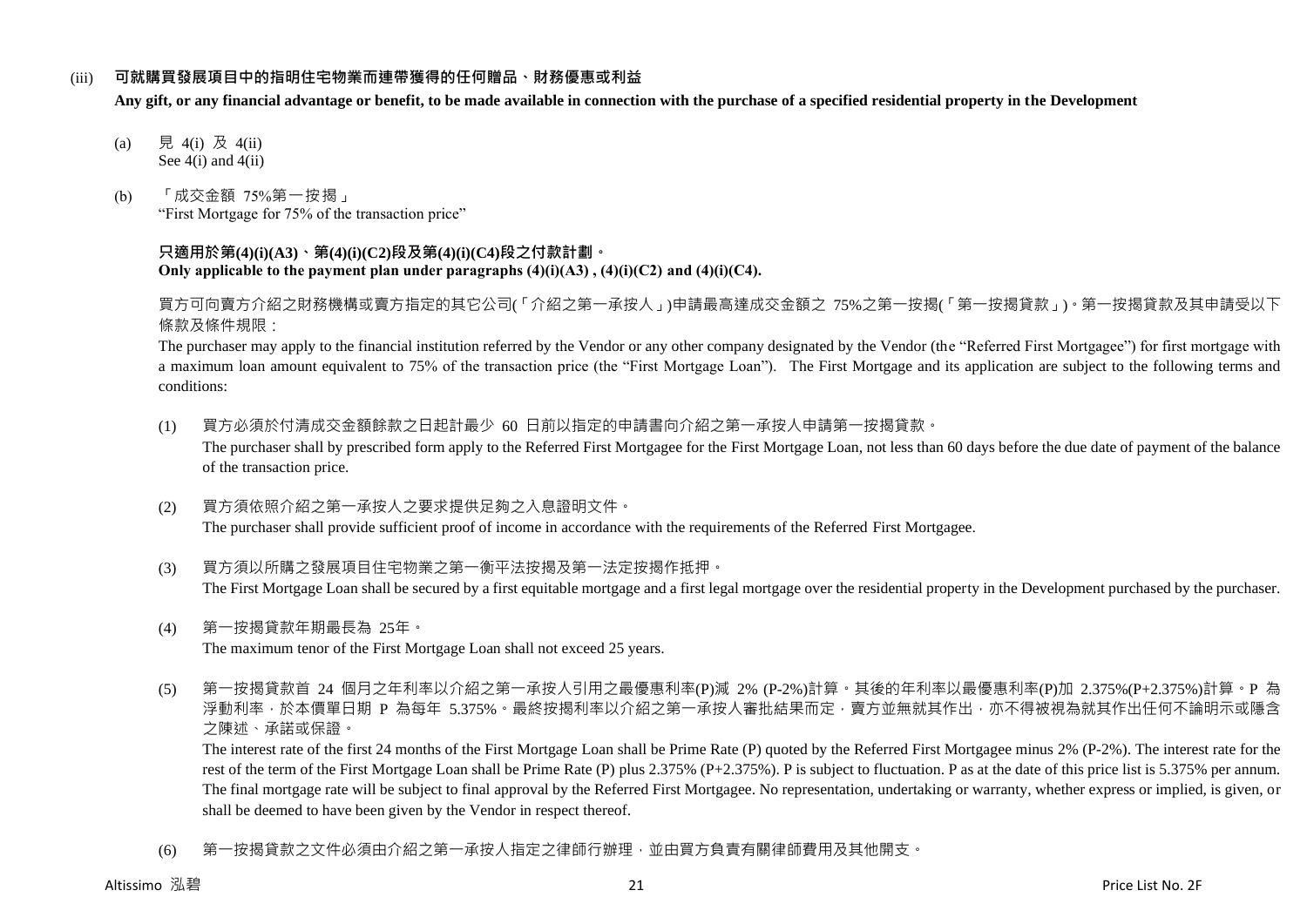All legal documents in relation to the First Mortgage Loan must be prepared by the solicitors' firm designated by the Referred First Mortgagee. All legal costs and other expenses incurred shall be paid by the Purchaser.

- (7) 買方於決定選擇此安排前,請先向介紹之第一承按人查詢清楚按揭條款及條件、批核條件及申請手續。 The purchaser is advised to enquire with the Referred First Mortgagee on details of the terms and conditions of the mortgage, approval conditions and application procedures of the First Mortgage before choosing this arrangement.
- (8) 第一按揭貸款條款及批核條件僅供參考,介紹之第一承按人保留不時更改第一按揭貸款條款及批核條件的權利。 The terms and conditions and approval conditions of the First Mortgage Loan are for reference only, the Referred First Mortgagee reserves the right to change the terms and conditions and approval conditions of the First Mortgage Loan from time to time as it sees fit.
- (9) 有關第一按揭貸款之批核與否及借貸條款以介紹之第一承按人之最終決定為準,與賣方無關,且於任何情況賣方均無需為此負責。賣方並無或不得被視為就第一 按揭貸款之按揭條款及條件以及申請之批核作出任何不論明示或隱含之陳述、承諾或保證。不論貸款獲批與否,買方仍須按正式合約完成交易及付清成交金額餘 款。

The terms and conditions and the approval of applications for the First Mortgage Loan are subject to the final decision of the Referred First Mortgagee, and are not related to the Vendor (who shall under no circumstances be responsible therefor). No representation, undertaking or warranty, whether express or implied, is given, or shall be deemed to have been given by Vendor in respect of the terms and conditions and the approval of applications for the First Mortgage Loan. Regardless the First Mortgage Loan is granted or not, the purchaser(s) shall complete the sale and purchase in accordance with the ASP and pay the balance of the transaction price.

(c) 「成交金額 10%第二按揭」 "Second Mortgage for 10% of the transaction price"

# **只適用於第(4)(i)(C4)段之付款計劃。**

#### **Only applicable to the payment plans under paragraphs (4)(i)(C4).**

買方可向賣方介紹之財務機構或賣方指定的其它公司(「介紹之第二承按人」) 申請最高達成交額之 10%之第二按揭,基本條款如下:

The Purchaser may apply to the financial institution referred by the Vendor or any other company designated by the Vendor (the "Referred Second Mortgagee") for second mortgage with a maximum loan amount equivalent to 10% of the Transaction Price (the "Second Mortgage"). The Second Mortgage and its application are subject to the following terms and conditions:

(1) 買方必須於付清成交金額餘款之日起計最少 60 日前以指定的申請書向介紹之第二承按人申請按揭貸款。

The purchaser(s) shall by prescribed form apply to the Referred Second Mortgagee for mortgage loan, not less than 60 days before the due date of payment of the balance of the transaction price.

(2) 買方須依照介紹之第二承按人之要求提供足夠之入息證明文件。

The purchaser shall provide sufficient proof of income in accordance with the requirements of the Referred Second Mortgagee.

(3) 第二按揭貸款年期最長為 5 年或與第一按揭貸款同等年期,以較短者為準

The maximum tenor of second mortgage loan shall be 5 years or the same tenor of first mortgage loan, whichever is the shorter.

(4) 第二按揭首 24 個月之年利率以介紹之第二承按人引用之最優惠利率(P)減 2.75% (P-2.75%)計算。其後的年利率以最優惠利率(P)加2.375%(P+2.375%)計算。P為 浮動利率,於本價單日期 P 為每年 5.375%。最終按揭利率以介紹之第二承按人審批結果而定, 賣方並無就其作出,亦不得被視為就其作出任何不論明示或隱含 之陳述、承諾或保證。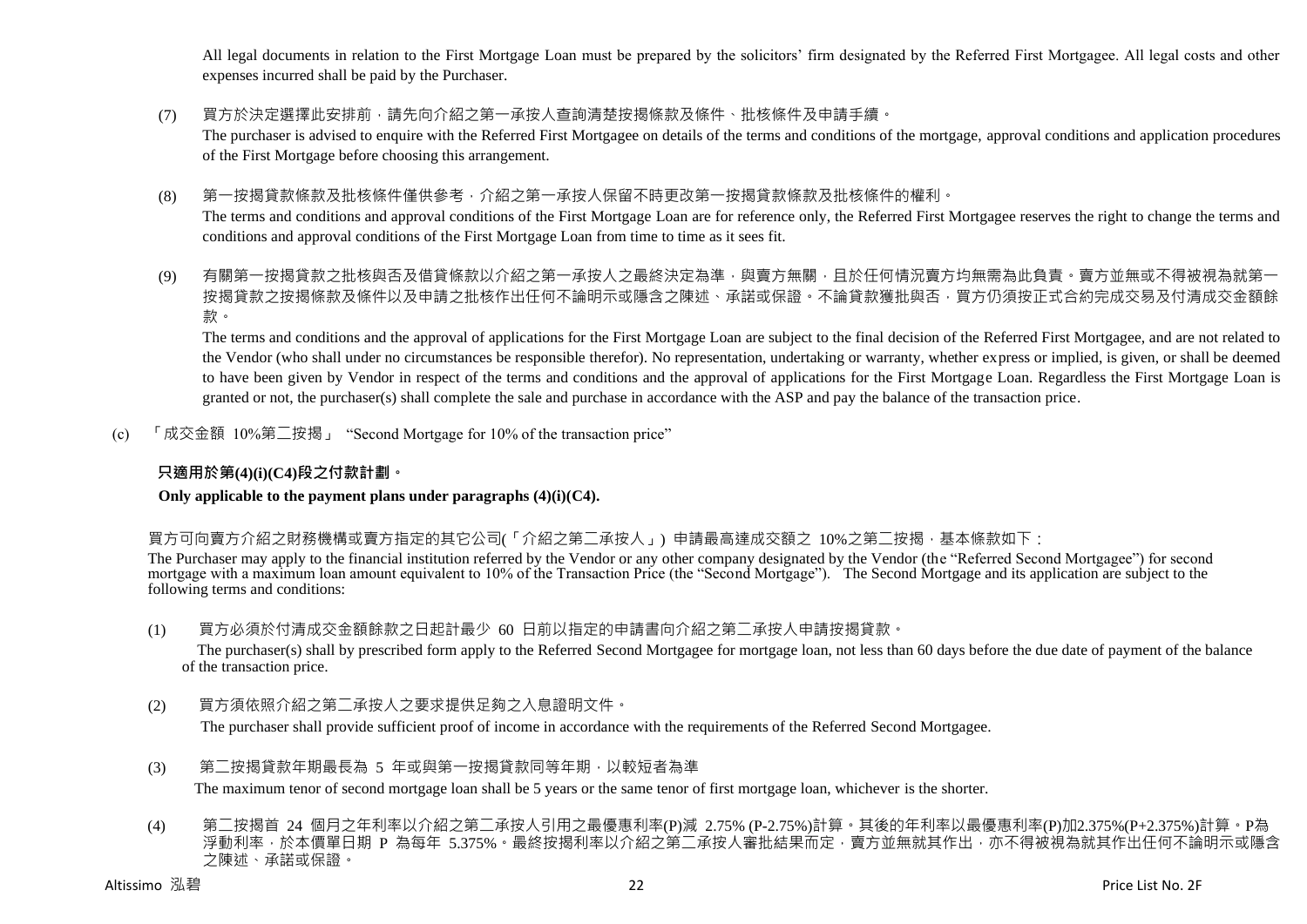The interest rate of the first 24 months of the Second Mortgage shall be Prime Rate (P) quoted by the Referred Second Mortgagee minus 2.75% (P-2.75%). The interest rate for the rest of the term of the Second Mortgage shall be Prime Rate (P) plus 2.375% (P+2.375%). P is subject to fluctuation. P as at the date of this price list is 5.375% per annum. The final mortgage rate will be subject to final approval by the Referred Second Mortgagee. No representation, undertaking or warranty, whether express or implied, is given, or shall be deemed to have been given by the Vendor in respect thereof.

- (5) 第二按揭貸款最高金額為成交金額的 10%,惟第一按揭貸款及第二按揭貸款總金額不可超過成交金額或有關住宅物業的估價 (以較低者為準) 的 85%。 The maximum second mortgage loan amount shall be 10% of the transaction price, but the total amount of the first mortgage loan and the second mortgage loan together shall not exceed 85% of the transaction price or the valuation of the relevant residential property, whichever is the lower.
- (6) 第一按揭貸款銀行須為介紹之第二承按人所指定之銀行,買方並須首先得到該銀行書面同意辦理第二按揭貸款。 The first mortgagee bank shall be one which is nominated by the Referred Second Mortgagee. The purchaser(s) shall obtain the prior written consent from the first mortgagee bank for the application of second mortgage loan.
- (7) 第一按揭貸款及第二按揭貸款申請將由有關承按機構獨立處理。 The applications for first mortgage loan and the second mortgage loan will be processed by the relevant mortgagees independently.
- (8) 所有第二按揭貸款及其相關擔保之法律文件必須由介紹之第二承按人指定律師行辦理,買方及其擔保人(如有) 須支付所有第二按揭貸款及其擔保相關之律師費及 雜費。

All legal documents of the second mortgage loan and its related guarantee shall be handled by the solicitors designated by the Referred Second Mortgagee and all legal costs and disbursement relating thereto shall be borne by the purchaser(s) and his/her/their guarantor(s) (if any).

(9) 第<sup>一</sup>按揭貸款批出與否及其條款,介紹之第<sup>一</sup>承按人有最終決定權,其決定與賣方無關,賣方亦無需為此負責。不論貸款獲批與否,買方仍須按正式合約完成交 易及付清成交金額餘款。

The approval or disapproval of the second mortgage loan and terms thereof are subject to the final decision of the Referred Second Mortgagee. The decision is not related to the vendor and the vendor shall not be responsible therefor. Regardless the loan is granted or not, the purchaser(s) shall complete the sale and purchase in accordance with the ASP and pay the balance of the transaction price.

- (10) 第二按揭貸款受其他條款及細則約束。 The second mortgage loan is subject to other terms and conditions.
- (d) 「成交金額 30%第二按揭」 "Second Mortgage for 30% of the transaction price"

#### **只適用於第(4)(i)(C6)段之付款計劃。**

#### **Only applicable to the payment plans under paragraphs (4)(i)(C6).**

買方可向賣方介紹之財務機構或賣方指定的其它公司(「介紹之第二承按人」) 申請最高達成交額之 30%之第二按揭,基本條款如下:

The Purchaser may apply to the financial institution referred by the Vendor or any other company designated by the Vendor (the "Referred Second Mortgagee") for second mortgage with a maximum loan amount equivalent to 30% of the Transaction Price (the "Second Mortgage"). The Second Mortgage and its application are subject to the following terms and conditions:

(1) 買方必須於付清成交金額餘款之日起計最少 60 日前以指定的申請書向介紹之第二承按人申請按揭貸款。

The purchaser(s) shall by prescribed form apply to the Referred Second Mortgagee for mortgage loan, not less than 60 days before the due date of payment of the balance of the transaction price.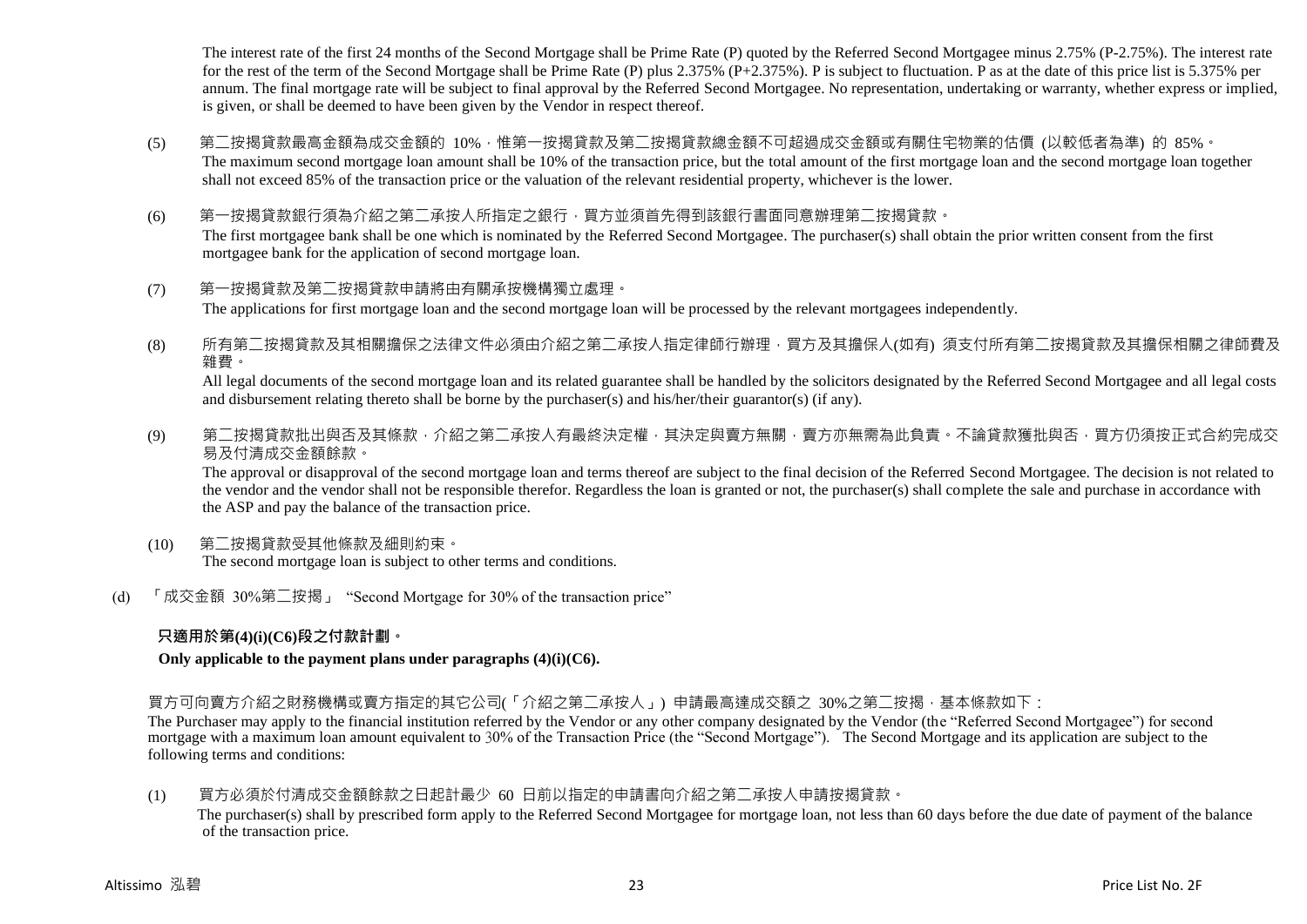(2) 冒方須依照介紹之第二承按人之要求提供足夠之人息證明文件。

The purchaser shall provide sufficient proof of income in accordance with the requirements of the Referred Second Mortgagee.

(3) 第二按揭貸款年期最長為 5 年或與第一按揭貸款同等年期, 以較短者為準

The maximum tenor of second mortgage loan shall be 5 years or the same tenor of first mortgage loan, whichever is the shorter.

(4) 第二按揭首 24 個月之年利率以介紹之第二承按人引用之最優惠利率(P)減 2.75% (P-2.75%)計算。其後的年利率以最優惠利率(P)加2.375%(P+2.375%)計算。P為 浮動利率,於本價單日期 P 為每年 5.375%。最終按揭利率以介紹之第二承按人審批結果而定,賣方並無就其作出,亦不得被視為就其作出任何不論明示或隱含 之陳述、承諾或保證。

The interest rate of the first 24 months of the Second Mortgage shall be Prime Rate (P) quoted by the Referred Second Mortgagee minus 2.75% (P-2.75%). The interest rate for the rest of the term of the Second Mortgage shall be Prime Rate (P) plus 2.375% (P+2.375%). P is subject to fluctuation. P as at the date of this price list is 5.375% per annum. The final mortgage rate will be subject to final approval by the Referred Second Mortgagee. No representation, undertaking or warranty, whether express or implied, is given, or shall be deemed to have been given by the Vendor in respect thereof.

- (5) 第二按揭貸款最高金額為成交金額的 30%,惟第一按揭貸款及第三按揭貸款總金額不可超過成交金額或有關住宅物業的估價 (以較低者為準) 的 80%。 The maximum second mortgage loan amount shall be 30% of the transaction price, but the total amount of the first mortgage loan and the second mortgage loan together shall not exceed 80% of the transaction price or the valuation of the relevant residential property, whichever is the lower.
- (6) 第一按揭貸款銀行須為介紹之第二承按人所指定之銀行,買方並須首先得到該銀行書面同意辦理第二按揭貸款。 The first mortgagee bank shall be one which is nominated by the Referred Second Mortgagee. The purchaser(s) shall obtain the prior written consent from the first mortgagee bank for the application of second mortgage loan.
- (7) 第一按揭貸款及第二按揭貸款申請將由有關承按機構獨立處理。 The applications for first mortgage loan and the second mortgage loan will be processed by the relevant mortgagees independently.
- (8) 所有第二按揭貸款及其相關擔保之法律文件必須由介紹之第二承按人指定律師行辦理,買方及其擔保人(如有)須支付所有第二按揭貸款及其擔保相關之律師費及 雜費。

All legal documents of the second mortgage loan and its related guarantee shall be handled by the solicitors designated by the Referred Second Mortgagee and all legal costs and disbursement relating thereto shall be borne by the purchaser(s) and his/her/their guarantor(s) (if any).

(9) 第二按揭貸款批出與否及其條款,介紹之第二承按人有最終決定權,其決定與賣方無關,賣方亦無需為此負責。不論貸款獲批與否,買方仍須按正式合約完 成交易及付清成交金額餘款。

The approval or disapproval of the second mortgage loan and terms thereof are subject to the final decision of the Referred Second Mortgagee. The decision is not related to the vendor and the vendor shall not be responsible therefor. Regardless the loan is granted or not, the purchaser(s) shall complete the sale and purchase in accordance with the ASP and pay the balance of the transaction price.

- (10) 第二按揭貸款受其他條款及細則約束。 The second mortgage loan is subject to other terms and conditions.
- (e) 「首**2**年每年3厘回報補貼優惠 "First Two Year Return Subsidy at 3% p.a. Benefit "

# (只適用於選擇支付計劃 (4)(i)(C7)的買方)

Only applicable to the payment plans under paragraphs  $(4)(i)(C7)$ .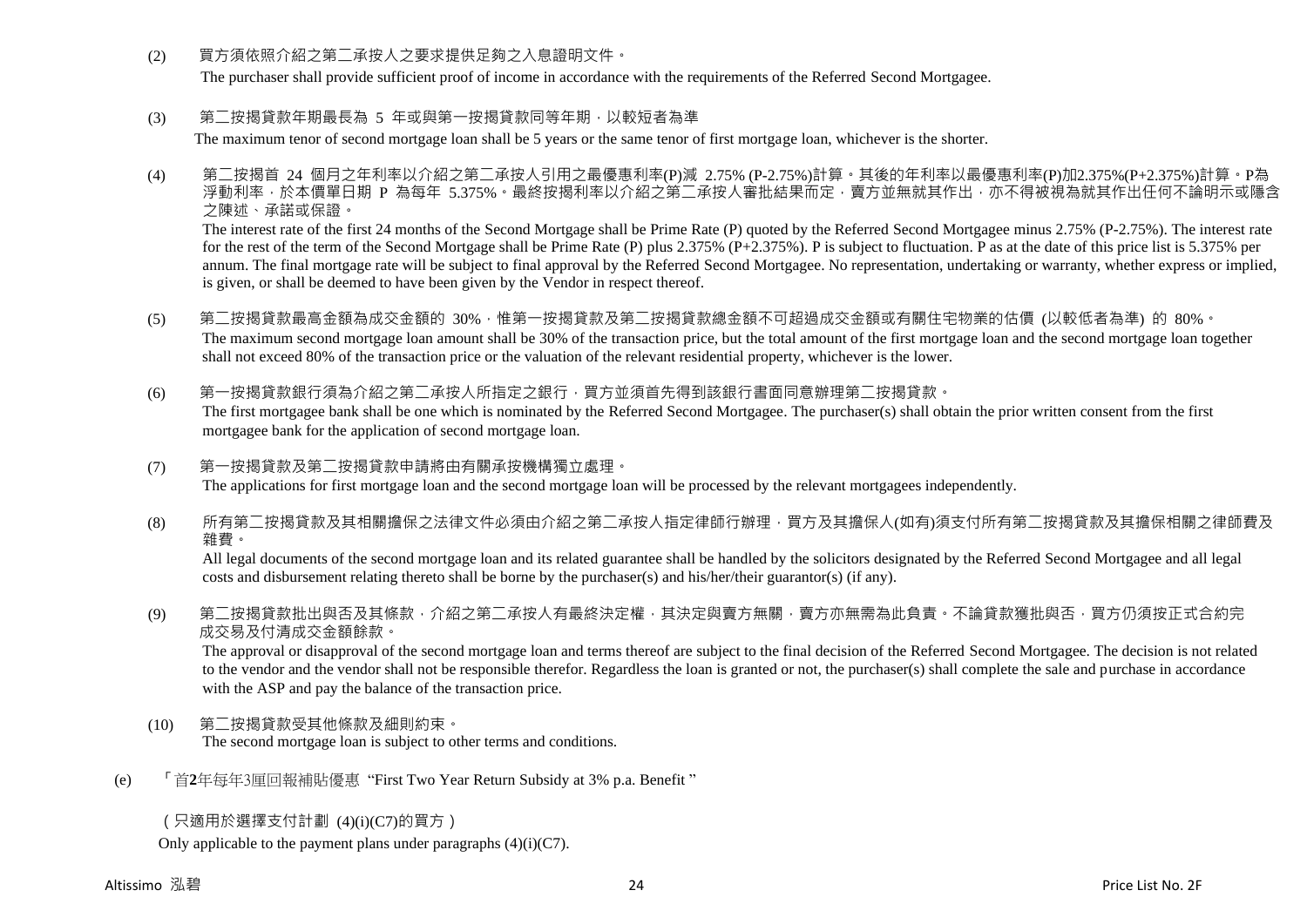受限於相關交易文件條款及條件(包括但不限於買方須依照買賣合約訂定的日期付清每一期樓款及售價餘款#,由完成買賣日翌日起計為期2 年,買方每月可獲一筆現金 補貼,每月補貼金額相等於售價乘以3%除以12。於上述補貼期間,現金補貼將於每月的第一個工作天存入買方於香港持牌銀行開立之戶口 (或以其他由賣方決定的方 式支付)。

Subject to the terms and conditions of the relevant transaction documents (including without limitation that the Purchaser shall settle each part payment and the balance of the Purchase Price# according to the respective dates stipulated in the agreement for sale and purchase), monthly subsidy will be given to the Purchaser for a two-year period from the date immediately after the Completion Date. The amount of the monthly subsidy is equivalent to the Purchase Price times 3% divide by 12 months. The monthly subsidy will be deposited directly into the purchaser's bank account maintained with a licenced bank in Hong Kong (or in any other manner as the Vendor may decide) on the 1st working day of each calendar month during the aforesaid subsidy period.

#### **#** 以賣方代表律師實際收到款項日期計算

# the actual date of payment(s) received by the Vendor's solicitors shall be considered as the date of settlement of payment by the Purchaser.

(f) 「首**3**年每年2厘回報補貼優惠 "First Three Year Return Subsidy at 2% p.a. Benefit "

### (只適用於選擇支付計劃 (4)(i)(C8)的買方)

Only applicable to the payment plans under paragraphs  $(4)(i)(C8)$ .

受限於相關交易文件條款及條件(包括但不限於買方須依照買賣合約訂定的日期付清每一期樓款及售價餘款#,由完成買賣日翌日起計為期3 年,買方每月可獲一筆現金 補貼,每月補貼金額相等於售價乘以2%除以12。於上述補貼期間,現金補貼將於每月的第一個工作天存入買方於香港持牌銀行開立之戶口 (或以其他由賣方決定的方 式支付)。

Subject to the terms and conditions of the relevant transaction documents (including without limitation that the Purchaser shall settle each part payment and the balance of the Purchase Price# according to the respective dates stipulated in the agreement for sale and purchase), monthly subsidy will be given to the Purchaser for a three-year period from the date immediately after the Completion Date. The amount of the monthly subsidy is equivalent to the Purchase Price times 2% divide by 12 months. The monthly subsidy will be deposited directly into the purchaser's bank account maintained with a licenced bank in Hong Kong (or in any other manner as the Vendor may decide) on the 1st working day of each calendar month during the aforesaid subsidy period.

#### **#** 以賣方代表律師實際收到款項日期計算

# the actual date of payment(s) received by the Vendor's solicitors shall be considered as the date of settlement of payment by the Purchaser.

#### (g) 提前收樓裝修優惠 Early Occupation for Fitting-out Benefit

買方可選擇獲取提前收樓裝修優惠(「該優惠」)。買方如決定選擇獲取該優惠,在付清全部成交金額的前提下,可於2020年8月1日或之後向賣方提出書面申請該優 惠。在賣方批准申請後,買方須簽署有關在所購住宅物業買賣成交前佔用該物業之許可協議(「許可協議」)(格式及內容由賣方訂明,買方不得要求任何修改), 主要條款如下:

The Purchaser may opt for obtaining the Early Occupation for Fitting-out Benefit (the "Benefit"). If the Purchaser decides to opt for obtaining the Benefit, then on the condition that the Purchaser has fully paid all the transaction price, the Purchaser may submit written application to the Vendor for the Benefit on or after 1 August 2020. Once the application is approved by the Vendor, the Purchaser shall execute a Licence Agreement (the "Licence Agreement") for occupation of the residential property purchased before completion of sale and purchase of the same (in such form and substance as the Vendor may prescribe and the Purchaser shall not request any amendment thereto), the principal terms of which are as follows: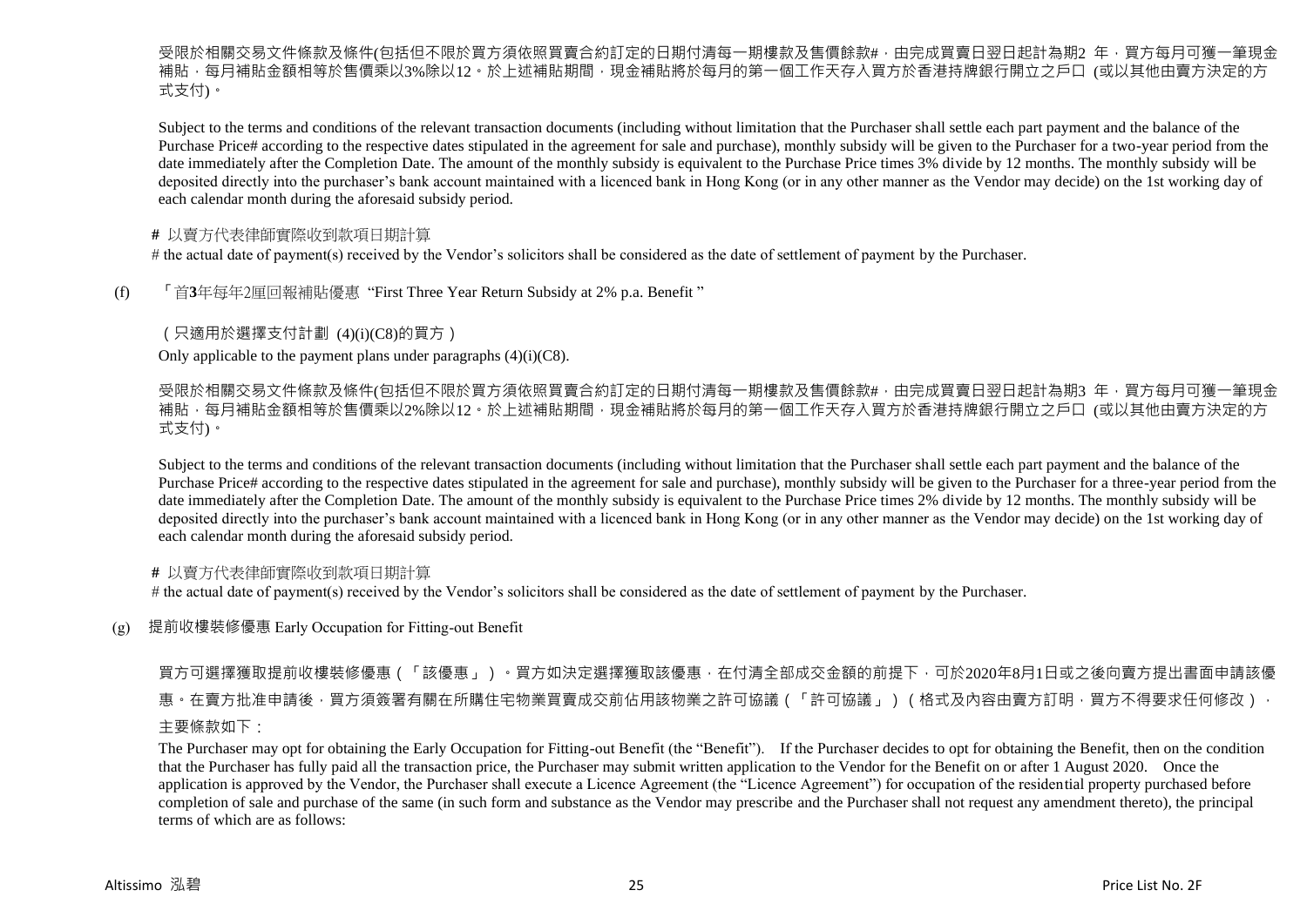1. 許可佔用期由賣方就有關發展項目之佔用許可證已發出且賣方能將該住宅物業交予買方一事向買方發出書面通知的日期後第 60 日開始,至該住宅物業買賣之成交 日期為止;

The licence period shall commence from the 60th day after the date of the Vendor's written notice to the Purchaser that the Occupation Permit in respect of the Development has been issued and that the Vendor is in a position to hand over the residential property to the Purchaser, and until the date of completion of sale and purchase of the residential property;

2. 許可佔用期内,買方只可就該住宅物業進行裝修工程。買方不得遷入居住該住宅物業,亦不得容許或容忍他人遷入居住該住宅物業。

The user of the residential property during the licence period shall be limited to fitting-out works of the residential property only. The Purchaser shall not reside in the residential property nor shall permit or suffer other person(s) to reside therein.

#### 3. 許可佔用期之許可費用金額為港幣10元,於簽署許可協議時支付。

The licence fee during the licence period shall be HK\$10.00, payable upon signing of the Licence Agreement.

4. 買方必須負責繳付許可協議之印花稅裁定費及印花稅(如有)、準備和簽署許可協議所需之所有律師費。賣方將負責繳付許可佔用期內該住宅物業之管理費、差餉、 地租、公用事業服務收費、公用事業服務按金及其它開支等(如有)。

The Purchaser shall be responsible to pay for the stamp duty adjudication fee and stamp duty (if any) on the Licence Agreement, the legal costs for the preparation and execution of the Licence Agreement. The Vendor will be responsible to pay for the management fees, government rates and rents, utilities charges, utilities deposits and all other outgoings, etc. (if any) of the residential property during the licence period.

詳情以相關交易文件條款作準。

Subject to the terms and conditions of the relevant transaction documents.

(h) 四折認購車位優惠 60% Off Carpark Purchase Benefit

凡於2020年2月22日至2020年3月31日期間(包括該兩日),首五名簽署臨時買賣合約購買「泓碧」三房住宅物業(不論列於本價單或任何其他價單內)的買方,將有權購買 指定的住宅停車位一個,售價為買方不時發出或修改之相關住宅停車位價單中相關停車位所列售價的四折。買方有單獨及絕對酌情權決定住宅停車位的售價及銷售安 排,並會於容後公布。惟倘若買方未能於賣方其後公布的指明時間內行使其上述購買住宅停車位之權利,該權利將會自動失效,且不得於任何該時間之後行使。優惠 受相關交易文件之條款及細則約束。

From 22 February 2020 till 31 March 2020(both dates inclusive), each of the first five Purchasers who signs the preliminary agreement for sale and purchase to purchase any of the 3-bedroom residential properties of "Altissimo" (whether included in this or any other price list) will have the benefit to have the right to purchase ONE of the designated Residential Car Parking Spaces with a 60% discount from the listed prices of the relevant Residential Car Parking Space as set out in the relevant Price List of Residential Car Parking Spaces to be issued or revised by the Vendor from time to time. The prices and the sale arrangements of Residential Car Parking Spaces will be determined by the Vendor at its sole and absolute discretion and will be announced later. Purchaser fails to exercise the right to purchase the Residential Car Parking Space as stated above within the designated time to be announced by the Vendor, such right to purchase residential car parking space shall automatically lapse and shall not be exercisable by the Purchaser at any time thereafter. Subject to the terms and conditions of the relevant transaction documents.

# (iv) **誰人負責支付買賣該發展項目中的指明住宅物業的有關律師費及印花稅**

**Who is liable to pay the solicitors' fees and stamp duty in connection with the sale and purchase of a specified residential property in the Development**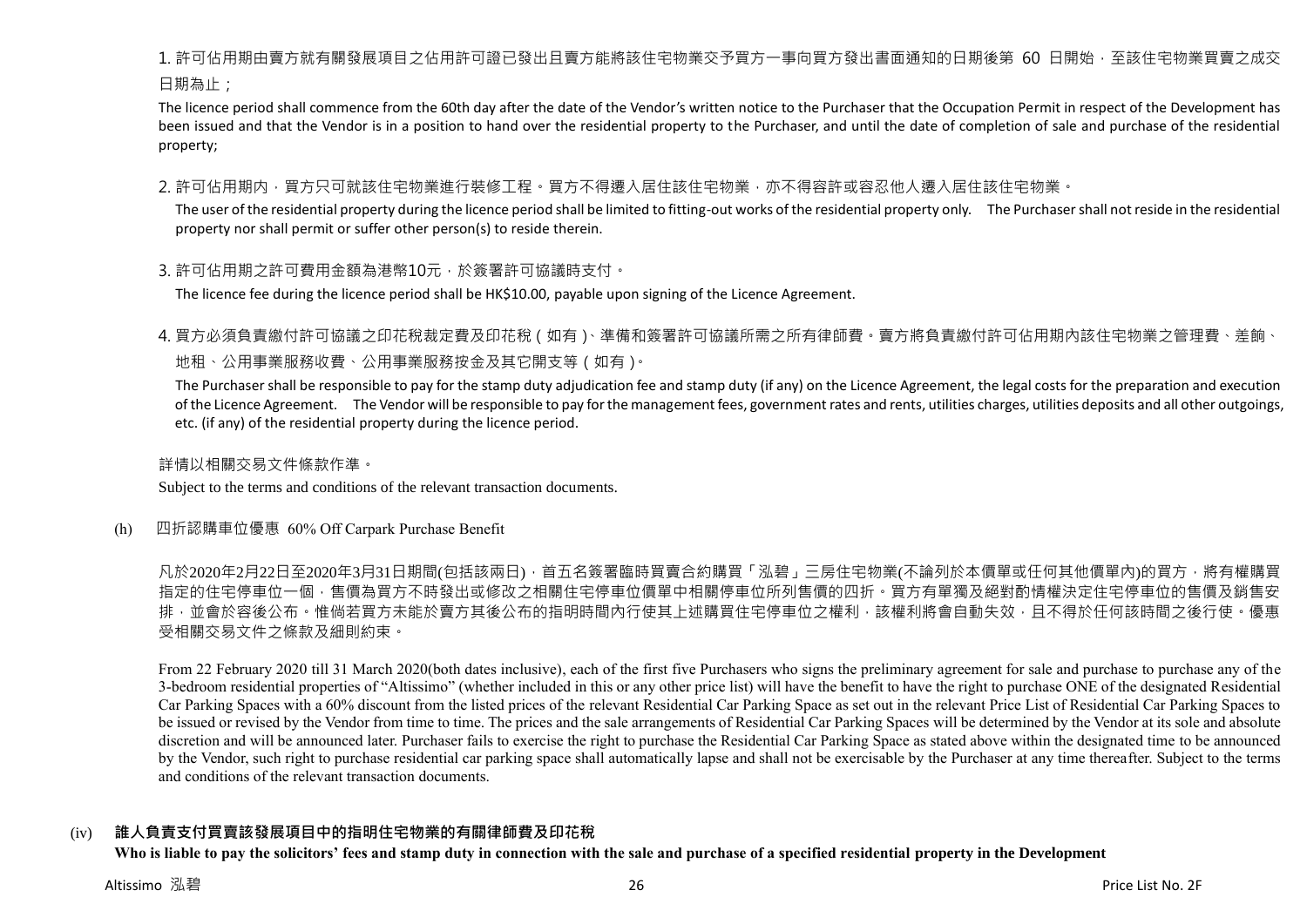(a) 如買方選用賣方代表律師處理買賣合約、按揭及轉讓契,賣方同意支付買賣合約及轉讓契兩項法律文件之律師費用。如買方選擇另聘代表律師處理買賣合約、按揭及轉 讓契,買方及賣方須各自負責有關買賣合約及轉讓契兩項法律文件之律師費用。

If the purchaser appoints the vendor's solicitors to handle the agreement for sale and purchase, mortgage and assignment, the vendor agrees to bear the legal cost of the agreement for sale and purchase and the assignment. If the purchaser chooses to instruct his own solicitors to handle the agreement for sale and purchase, mortgage or assignment, each of the vendor and purchaser shall pay his own solicitors' legal fees in respect of the agreement for sale and purchase and the assignment.

(b) 買方須支付一概有關臨時買賣合約、買賣合約及轉讓契的印花稅(包括但不限於任何買方提名書或轉售(如有)的印花稅、額外印花稅、買家印花稅及任何與過期繳付任何 印花稅有關的罰款、利息及附加費等)。

All stamp duties on the preliminary agreement for sale and purchase, the agreement for sale and purchase and the assignment (including without limitation any stamp duty on, if any, nomination or sub-sale, any special stamp duty, any buyer's stamp duty and any penalty, interest and surcharge, etc. for late payment of any stamp duty) will be borne by the purchaser.

#### (v) **買方須爲就買賣該發展項目中的指明住宅物業簽立任何文件而支付的費用**

**Any charges that are payable by a purchaser for execution of any document in relation to the sale and purchase of a specified residential property in the Development**

有關其他法律文件之律師費如:附加合約、買方提名書、有關樓宇交易之批地文件、大廈公契及其他樓契之核證費、杳冊費、註冊費、圖則費及其他實際支出等等,均由買 方負責,一切有關按揭及其他費用均由買方負責。

All legal costs and charges in relation to other legal documents such as supplemental agreement, nomination, certifying fee for Government Lease, deed of mutual covenant and all other title documents, search fee, registration fee, plan fee and all other disbursements shall be borne by the purchaser. The purchase) shall also pay and bear the legal costs and disbursements in respect of any mortgage.

#### 備註: 買方如因任何原因需更改支付條款,必須得賣方事先同意,並須向賣方繳付\$7,500 不可狠還手續費及自付全部相關額外費用。

Remark: If a Purchaser would like to change the payment terms for whatever reasons, the prior consent of the Vendor must be obtained and a non-refundable administrative fee of \$7,500 shall be payable by the Purchaser to the Vendor and the Purchaser shall bear all related extra expenses.

# (5) **賣方已委任地產代理在發展項目中的指明住宅物業的出售過程中行事:**

**The vendor has appointed estate agents to act in the sale of any specified residential property in the Development:** 賣方委任的代理: Agents appointed by the vendor:

中原地產代理有限公司 Centaline Property Agency Limited

美聯物業代理有限公司 Midland Realty International Limited

利嘉閣地產有限公司 Ricacorp Properties Limited

香港置業(地產代理)有限公司 Hong Kong Property Services (Agency) Limited